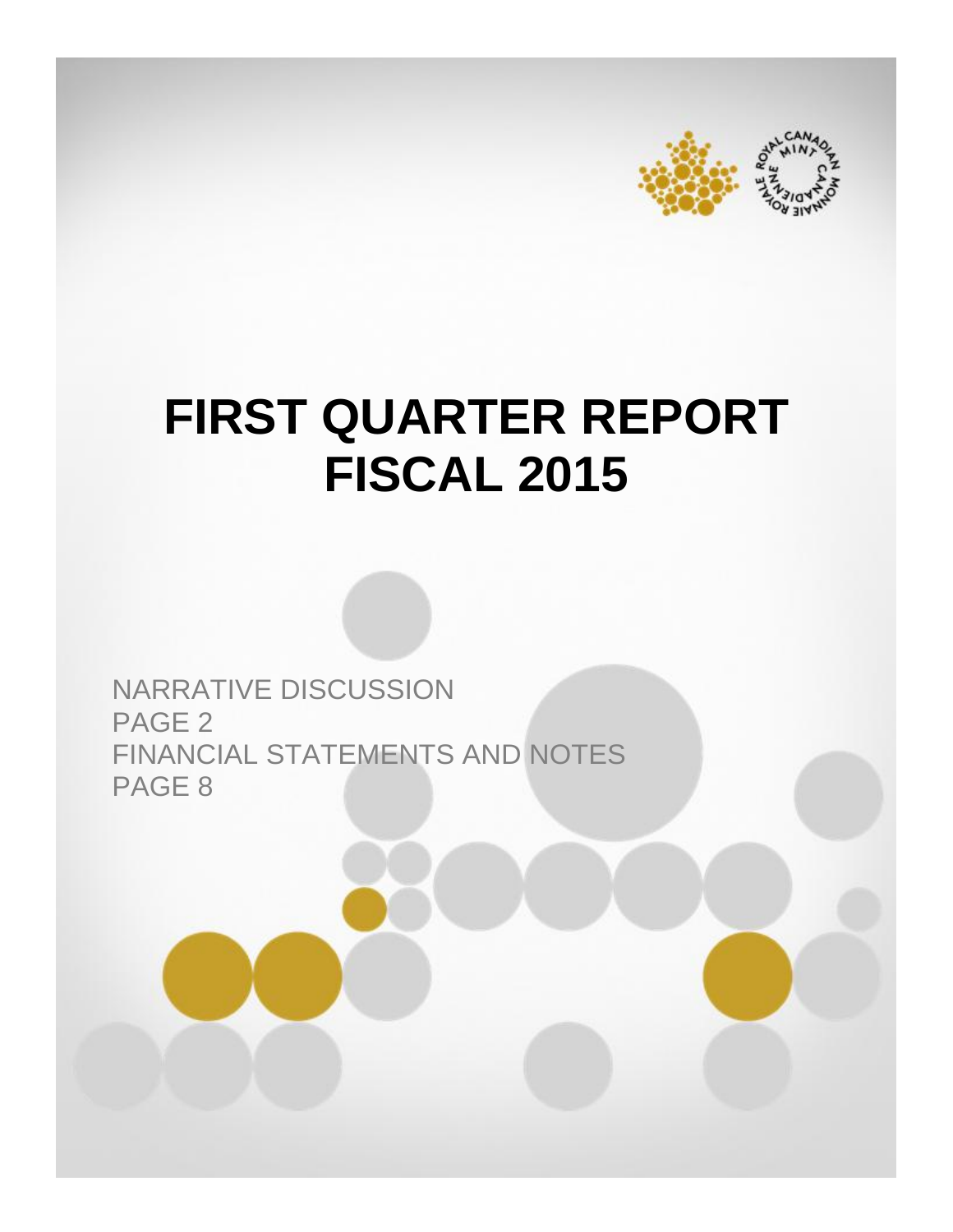# NARRATIVE DISCUSSION

# **BASIS OF PRESENTATION**

The Royal Canadian Mint (the "Mint") has prepared this report as required by section 131.1 of the *Financial Administration Act<sup>1</sup>* using the standard issued by the Treasury Board of Canada Secretariat. This narrative should be read in conjunction with the unaudited condensed consolidated financial statements.

The Mint has prepared these unaudited condensed consolidated financial statements for the 13 weeks ended March 28, 2015, and March 29, 2014, in compliance with International Financial Reporting Standards (IFRS).

This report contains forward-looking statements about the Mint's strategy and expected financial and operational results. Forward looking statements are based on the following broad assumptions: Government of Canada approval of the Mint's 2015-2019 Corporate Plan and no change to the Mint's current mandate. Key risks and uncertainties are described in Outlook and Risk Update section of this report. However, some risks and uncertainties are by definition difficult to predict and beyond our control. They include, but are not limited to, economic, competition, financial, precious metals and base metals, technology and regulatory conditions. These factors may cause actual results to differ substantially from the expectations stated or implied in forward looking statements.

# **PERFORMANCE**

l

|                     |             | 13 weeks ended |           |           |  |  |  |
|---------------------|-------------|----------------|-----------|-----------|--|--|--|
|                     | 28-Mar-15   | 29-Mar-14      | \$ Change | % Change  |  |  |  |
| Revenue             | 640.1<br>S. | 669.4          | (29.3)    | (4.4)%    |  |  |  |
| Profit before taxes | 15.7        | 17.0           | (1.3)     | (7.6)%    |  |  |  |
| Profit after taxes  | 11.7        | 12.8           | (1.1)     | $(8.6)$ % |  |  |  |

Consolidated results and financial performance *(in CAD \$ millions for the periods ended March 28, 2015, and March 29, 2014)*

|                        |             | As at      |            |           |  |  |  |
|------------------------|-------------|------------|------------|-----------|--|--|--|
|                        | 28-Mar-15   | 31-Dec-14  | \$ Change  | % Change  |  |  |  |
| Cash                   | 120.5<br>\$ | 104.2<br>S | 16.3<br>\$ | 15.6%     |  |  |  |
| <b>Inventories</b>     | 96.5        | 89.0       | 7.5        | 8.4%      |  |  |  |
| Capital assets         | 257.6       | 259.2      | (1.6)      | $(0.6)$ % |  |  |  |
| <b>Total assets</b>    | 506.4       | 491.1      | 15.3       | 3.1%      |  |  |  |
| <b>Working Capital</b> | 153.8       | 139.7      | 14.1       | 10.1%     |  |  |  |

*NOTE: The Mint's fiscal year ends on December 31.* 

<sup>1</sup> *Financial Administration Act*, R.S.C., 1985, c. F-11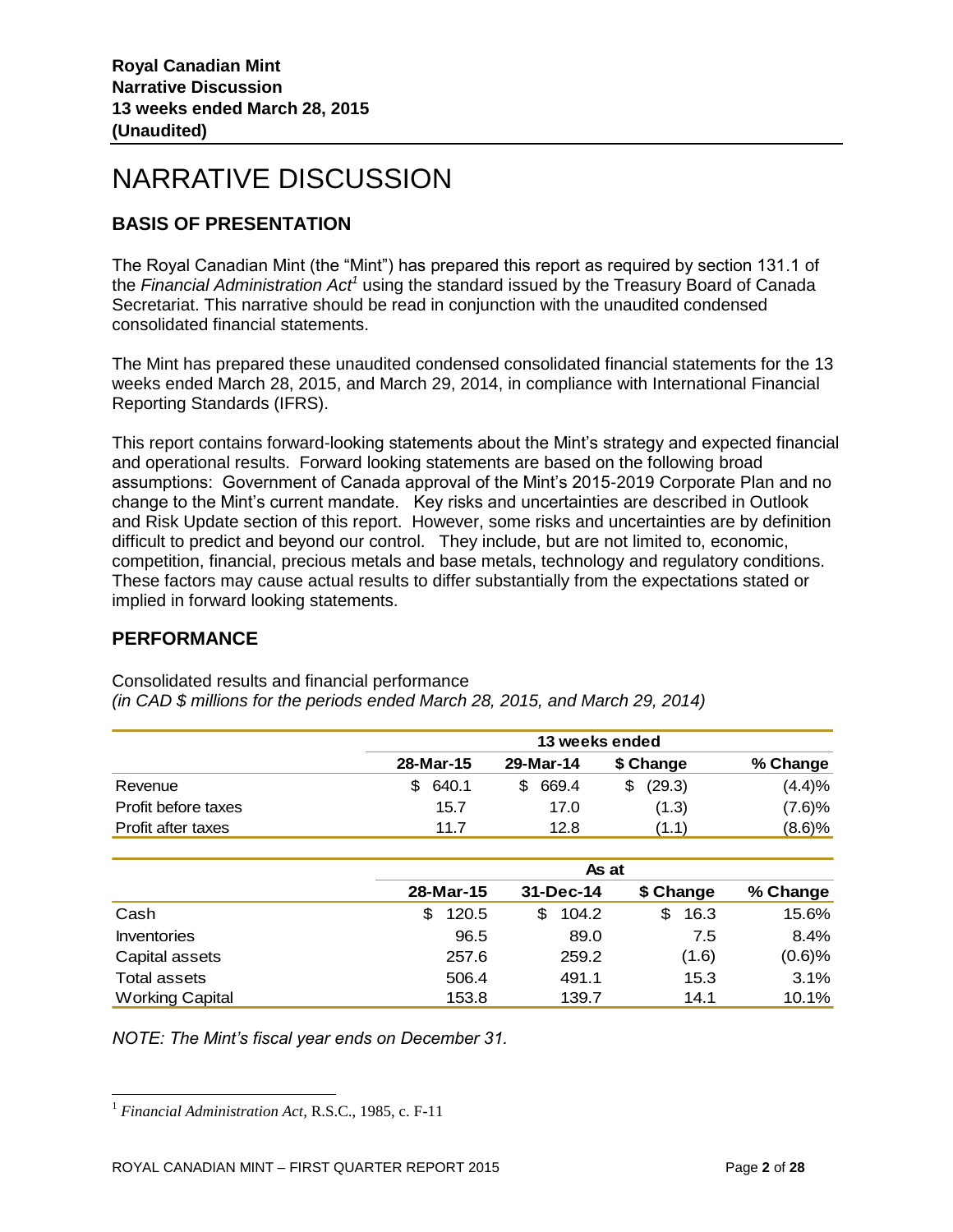# **CONSOLIDATED OVERVIEW**

Consolidated revenue for the 13 weeks ended March 28, 2015, declined 4.4% to \$640.1 million from \$669.4 million in the same period in 2014. This decline occurred across all four of the Mint's business lines: Canadian Circulation; Numismatics and Collectables; Foreign; and Bullion, Refinery and ETR.

While the revenue decrease for most business lines was modest, it was most notable in Foreign. This was anticipated, however, due to the successful conclusion of a major contract which contributed a significant portion of Foreign revenues throughout Q1 of 2014.

Operating expenses for the quarter have decreased 3.3% to \$33.3M compared to prior year primarily as a result of reduced spending in sales and marketing.

Consolidated profit before taxes decreased 7.6% to \$15.7 million from \$17.0 million in the same period in 2014. This variance reflects the impact of the changes to the *Royal Canadian Mint Act<sup>2</sup>* which states that the Mint should not have anticipation of profit with respect to the provision of goods and services to the Government of Canada.

Consolidated total assets increased 3.1% to \$506.4 million at March 28, 2015, compared to \$491.1 million at December 31, 2014. Cash increased to \$120.5 million from \$104.2 million at the end of the previous quarter, primarily due to positive operating income. Inventories rose to \$96.5 million at March 28, 2015, from \$89.0 million at the end of 2014 as a result of an increase in raw materials in the quarter. Working capital increased \$14.1 million from December 31, 2014, mainly due to increase in cash balance in the quarter.

The Mint declared a \$10.0 million dividend to the Government of Canada for a fifth consecutive year as a result of its strong financial performance in 2014.

# **CORPORATE DEVELOPMENTS**

The Mint made a number of executive appointments in the first quarter of 2015. Finance Minister the Honourable Joe Oliver announced the appointments of Carman Joynt as Chair of the Board of Directors and Sandra L. Hanington as the Mint's new President and CEO. Both were appointed to five-year terms. The Honourable Carol Skelton was appointed to the Mint's Board of Directors for a four-year term and Jennifer Camelon joined as the Chief Financial Officer and Vice-President of Finance and Administration.

The Mint has concluded its Memorandum of Understanding (MoU) with the Government of Canada and is in the process of transitioning to a new operating model that is consistent with its recently updated mandate. The MoU is for a three-year period and reflects the changes to the *Royal Canadian Mint Act<sup>2</sup>* made with Bill C-43 which states the Mint should not anticipate a profit on the provision of goods and services to the Government of Canada.

Following the work conducted by Boston Consulting Group to identify and engage interested parties, the Mint has selected Origin Merchant Partners to assist with the divestiture of its

l

<sup>2</sup> *Royal Canadian Mint Act*, R.S.C., 1985, c. R-9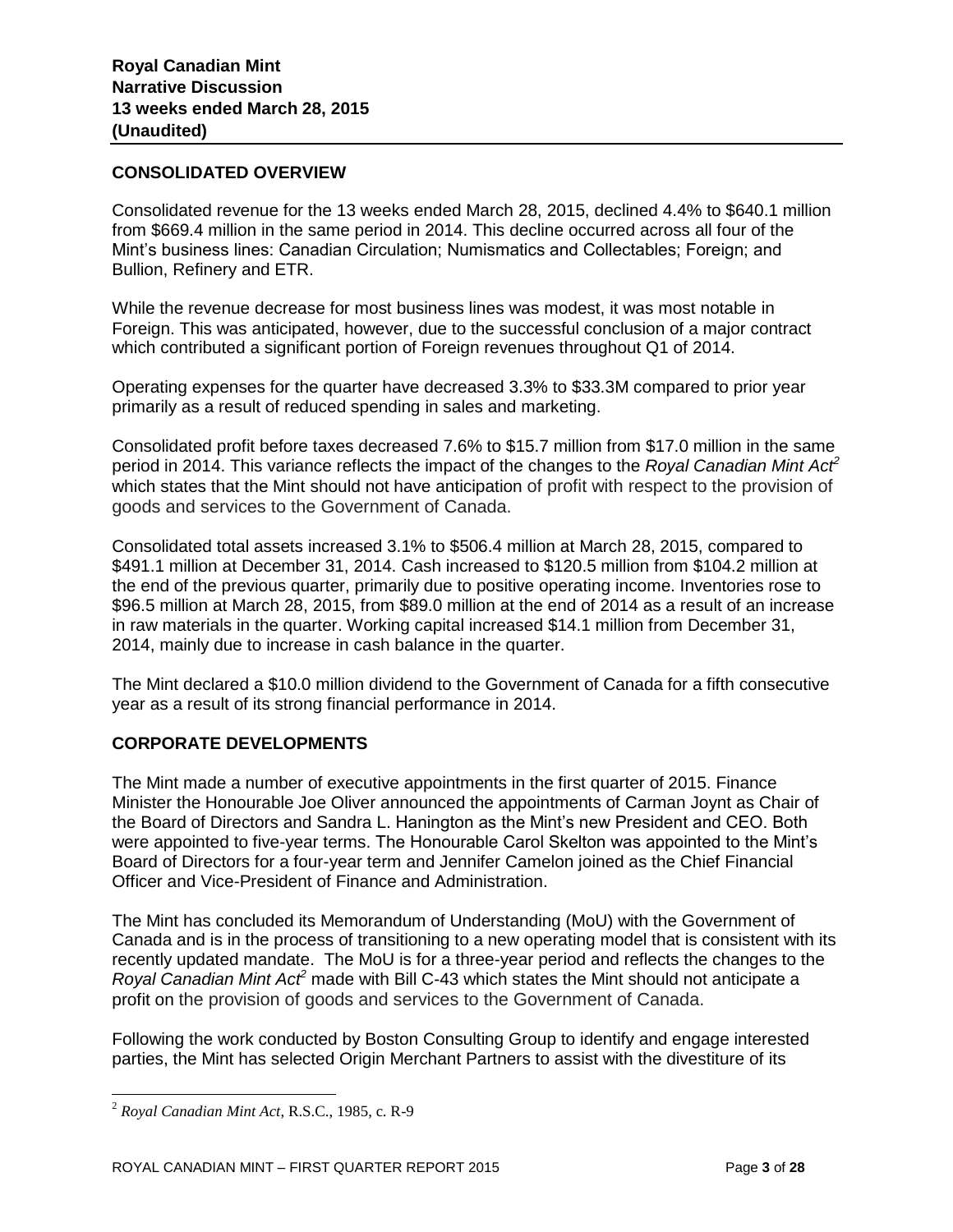MintChip™ assets. Working closely with Origin, the Mint began actively marketing the MintChip assets to the private sector in February 2015.

#### **PERFORMANCE BY BUSINESS LINE**

#### **Revenue by Business Line**

*(in CAD \$ millions for the periods ended March 28, 2015, and March 29, 2014)*

|                             | <b>13 weeks Ended</b> |           |             |            |  |  |  |  |
|-----------------------------|-----------------------|-----------|-------------|------------|--|--|--|--|
|                             | 28-Mar-15             | 29-Mar-14 | \$ Change   | % Change   |  |  |  |  |
| <b>Canadian Circulation</b> | \$25.1                | \$30.9    | (5.8)<br>S. | $(18.8)\%$ |  |  |  |  |
| Numismatic and Collectibles | 45.0                  | 47.4      | (2.4)       | (5.1)%     |  |  |  |  |
| Foreign                     | 10.4                  | 28.8      | (18.4)      | (63.9)%    |  |  |  |  |
| Bullion, Refinery and ETR   | 559.6                 | 562.3     | (2.7)       | (0.5)%     |  |  |  |  |

#### **Operating Highlights and Analysis of Results**

#### **Canadian Circulation:**

The Mint's core mandate is to produce and manage the distribution of Canada's circulation coinage — a task that includes the constant monitoring of coin inventories across the country to ensure sufficient supply is available at all times in all regions to meet the coinage needs of Canadian consumers.

While the Mint sold more coins to the Government of Canada in Q1 2015 than in the same period the previous year, 61.7 million versus 13.9 million in Q1 2014 as the Government's inventory has reduced, revenue related to the management of Canada's coinage system and the production of circulation coins declined by 18.8% to \$21.1 million in Q1 2015 from \$26.0 million in Q1 2014. The variance in revenue reflects changes to the *Royal Canadian Mint Act* and the terms and conditions of the new MoU, which resulted in a reduction in revenue in the quarter.

Revenues from the Alloy Recovery Program (ARP) in Q1 2015 declined to \$4.0 million, a decrease of 18.4% compared to \$4.9 million in the first quarter of 2014. The volume of nickel and cupronickel recovered declined year over year which was partly offset by an increase in base metal prices.

The Mint continues to be responsible for the efficient removal of the penny from circulation. During the first quarter of 2015, 195 million pennies were recovered and recycled, bringing the total number of pennies recycled since February 2013 to 5.4 billion. Including all other denominations, the Mint recycled 181 million coins in Q1 2015 compared to 210.0 million during the same period in 2014.

In Q1 2015 the Mint issued a \$2 coin celebrating the  $200<sup>th</sup>$  anniversary of the birth of Canada's first Prime Minister, Sir John A. Macdonald. The Mint takes pride in celebrating Canada's history, culture and values.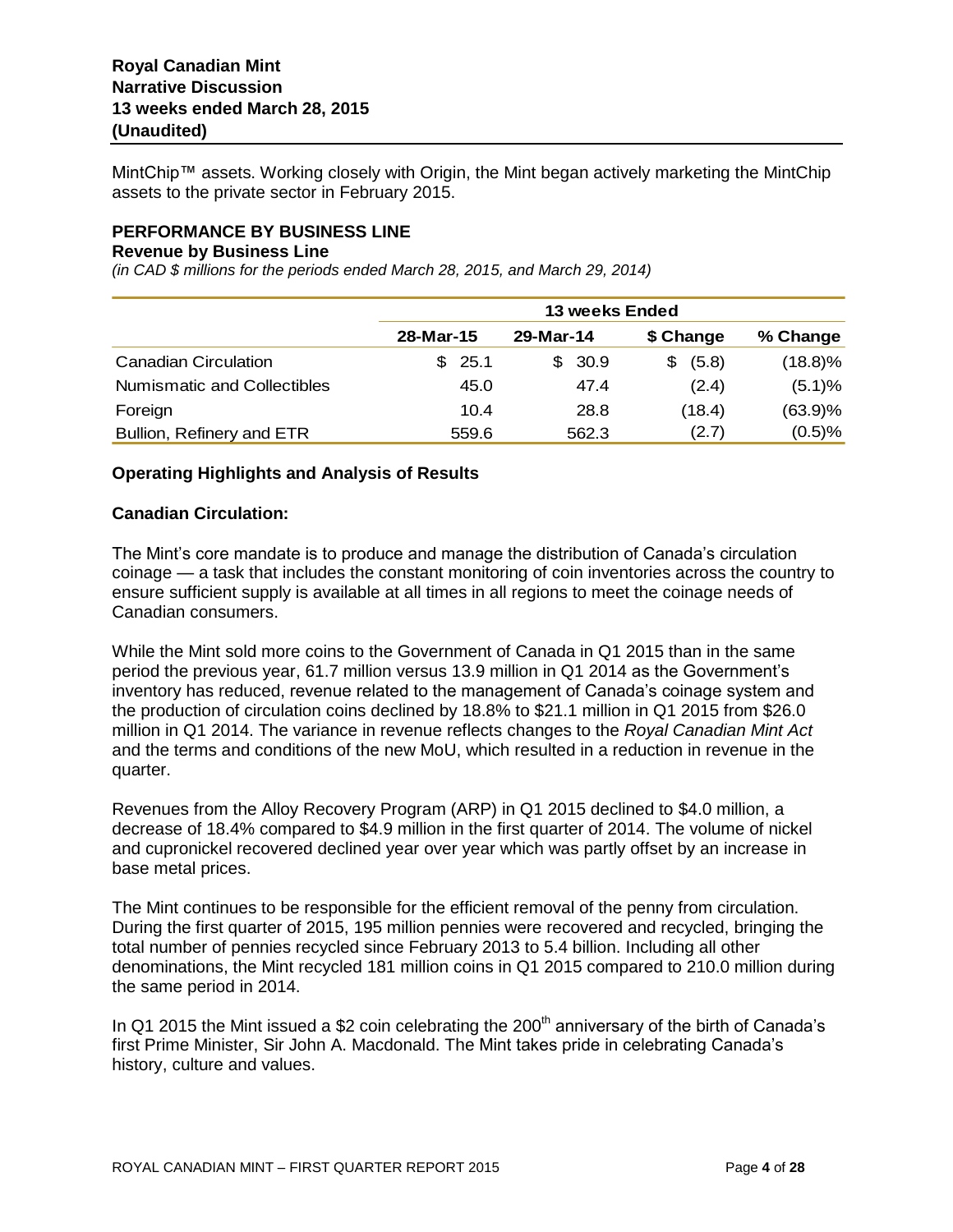#### **Numismatics and Collectibles:**

Due to a reduced product portfolio, revenue decreased 5.1% to \$45.0 million from \$47.4 million in Q1 2014.

Overall, the Mint issued 64 new products in Q1 2015. The most notable issues were those celebrating the 50<sup>th</sup> anniversary of the Canadian flag, including the first-ever coloured coin of the very popular face-value coin program: a fine silver collector coin with a face value of \$3 and featuring a map of Canada coloured with the red and white motif of the Canadian flag. The Mint also released three special collector coins to complement the Sir John A. Macdonald circulation coin: a \$10 silver coin, a \$20 silver coin and a \$100 14-karat gold coin.

#### **Foreign:**

The Mint shipped 344.7 million coins and blanks to nine countries in the first quarter of 2015. During the same period last year, the Mint shipped 1.0 billion coins and blanks to six countries. Revenue decreased by 63.9% to \$10.4 million from \$28.8 million in Q1 2014. This was an expected consequence of the conclusion of one of the Mint's major contract with a South American country.

The February 2015 launch of a coloured 50-cent coin in New Zealand — that country's first coloured legal tender coin using Royal Canadian Mint proprietary technology— was a huge success. Struck and painted by the Mint, the issue, which celebrates the 100th anniversary of the landing of the Australian and New Zealand Army Corps (ANZAC) on the Gallipoli Peninsula in the First World War, received very positive reviews in the media, providing excellent exposure for the Mint and its state-of-the-art high-speed colour pad printing technology.

#### **Bullion, Refinery and ETR:**

Bullion, Refinery and ETR revenues declined slightly, falling 0.5% to \$559.6 million in the first quarter of 2015 from \$562.3 million in the same period in 2014, due to the continued downward trend in gold and silver prices year over year. The Mint's sales volumes and market share remains quite strong, however, with demand for both gold and silver products exceeding initial expectations: sales of Gold mostly to Maple Leaf (GML) coins increased 1.7% to 179 thousand ounces compared to 176 thousand ounces in the first quarter of 2014, while sales of Silver Maple Leaf (SML) coins increased 8.5% to 8.9 million ounces from 8.2 million ounces — making Q1 2015 a strong start for SML sales.

The Mint also kicked off the pilot-testing phase of its bullion digital non-destructive activation (Bullion DNA) anti-counterfeiting technology, which was first unveiled at the 2014 World Money Fair. Through this technology, a unique security mark is engraved on the die and minted onto all GML and SML 1 ounce coins, with the die's image encoded and stored in a secure database a process that will make it possible for authorized Mint dealers to verify the authenticity of the bullion coins they sell using a proprietary reader and authentication software.

Despite the decrease in revenues, the Mint continues to see strong demand for its one-kilogram gold bars among its banking partners and for its gold grain in the industrial sector. Its premium 100-ounce silver bars also continue to be in high demand in the North American and Asian investment markets.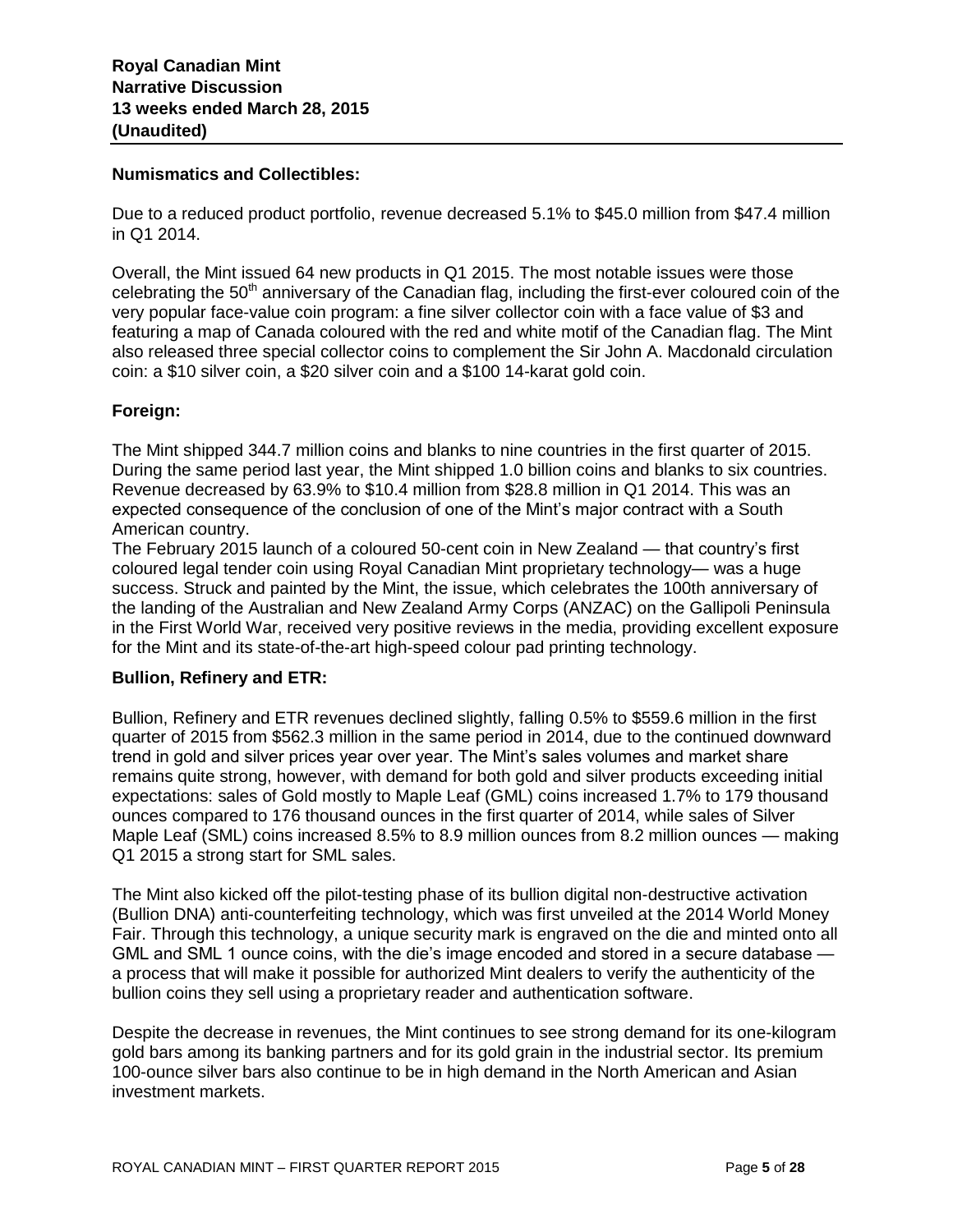#### **LIQUIDITY AND CAPITAL RESOURCES**

Capital expenditures were \$4.0 million during the first quarter of 2015 compared to \$6.2 million during the same period in 2014. These expenditures included investment in manufacturing improvements and equipment to commercialise R&D investments as well as refurbishment of infrastructure in Ottawa.

# **OUTLOOK AND RISK UPDATE**

The operating and financial results achieved during the 13 weeks ended March 28, 2015, indicate the Corporation is on track to achieve the annual targets established in the 2014-2018 Corporate Plan approved by the Government of Canada in November 2013 as well as the 2015- 2019 Corporate Plan that is pending approval from Government of Canada.

There has not been any material change in the risks to performance discussed in the Management's Discussion and Analysis in the 2014 Annual Report.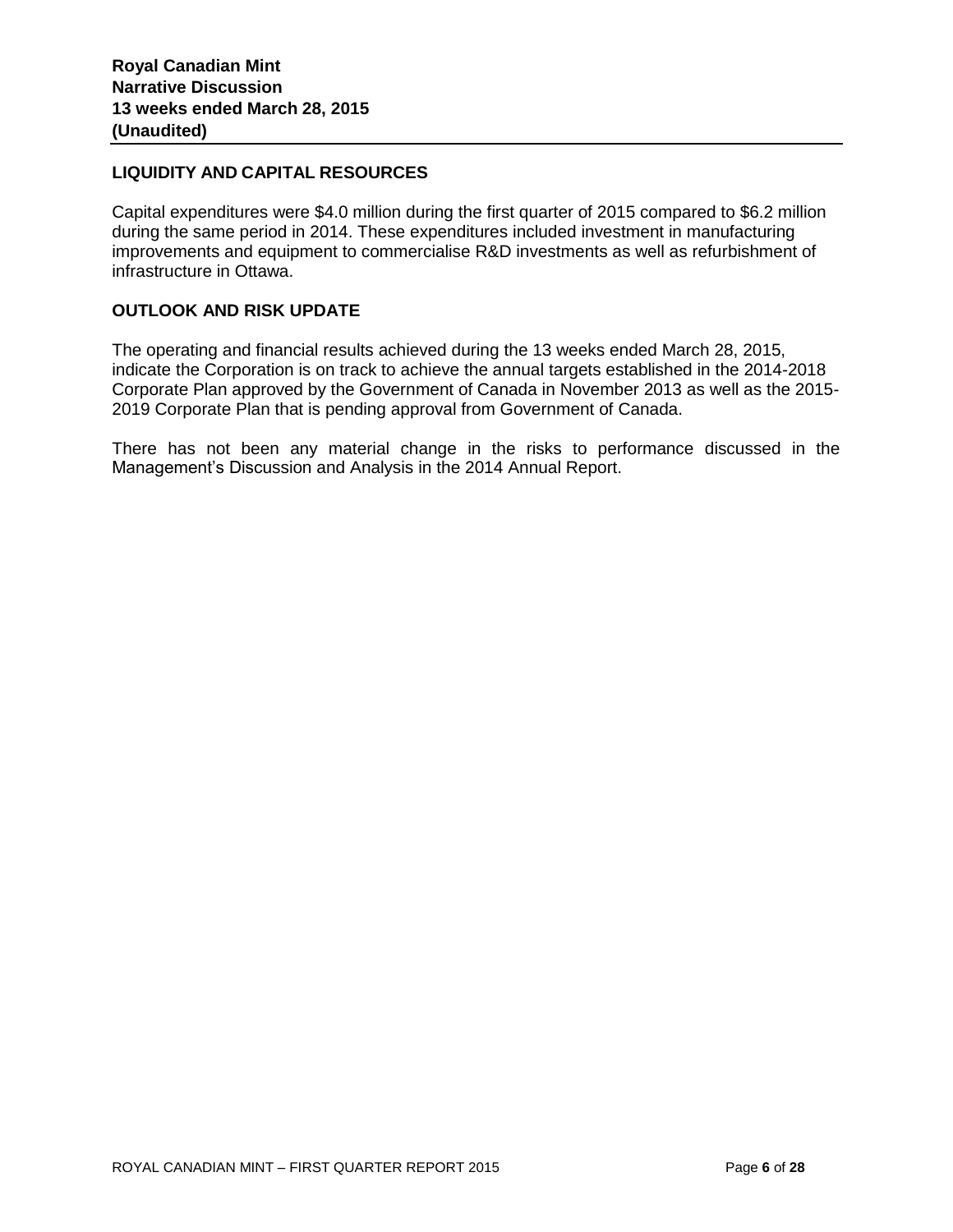# **Statement of Management Responsibility by Senior Officials**

Management is responsible for the preparation and fair presentation of these condensed consolidated quarterly financial statements in accordance with *IAS 34 Interim Financial Reporting* and requirements in the Treasury Board of Canada *Standard on Quarterly Financial Reports for Crown Corporations* and for such internal controls as management determines is necessary to enable the preparation of condensed consolidated quarterly financial statements that are free from material misstatement. Management is also responsible for ensuring all other information in this quarterly financial report is consistent, where appropriate, with the condensed consolidated quarterly financial statements.

To the best of our knowledge, these unaudited condensed consolidated quarterly financial statements present fairly, in all material respects, the financial position, results of operations and cash flows of the corporation, as at the date of and for the periods presented in the condensed consolidated quarterly financial statements.

Sandra L. Hanington Jennifer Camelon, CPA, CA

*President and Chief Executive Officer Chief Financial Officer and*

Ottawa, Canada May 21, 2015

*Vice-President, Finance and Administration*

Kanelan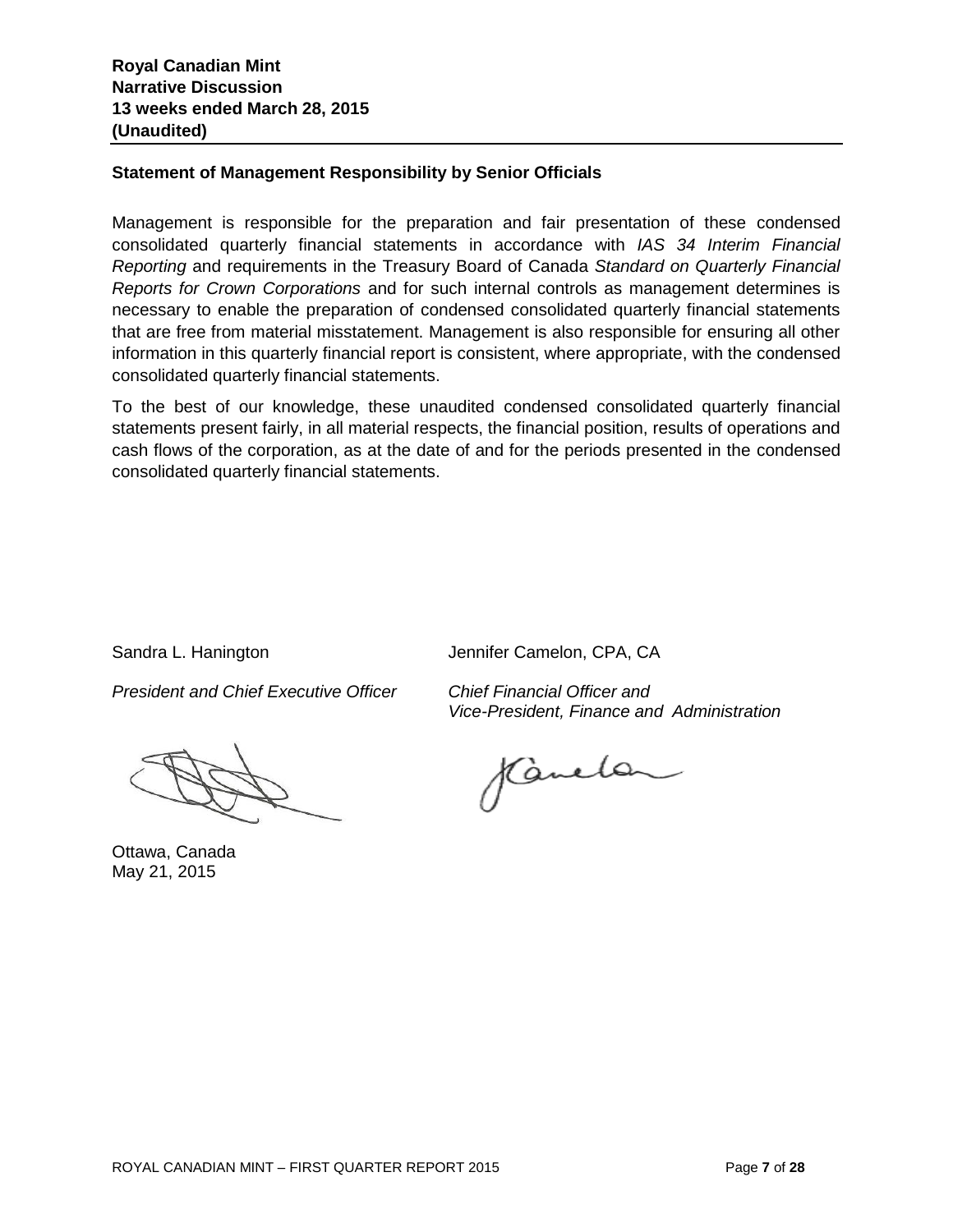#### **ROYAL CANADIAN MINT CONDENSED CONSOLIDATED STATEMENT OF FINANCIAL POSITION Unaudited**

|                                                                                 |              | As at         |                                  |         |
|---------------------------------------------------------------------------------|--------------|---------------|----------------------------------|---------|
| (CAD\$ thousands)                                                               | <b>Notes</b> |               | March 28, 2015 December 31, 2014 |         |
| <b>Assets</b>                                                                   |              |               |                                  |         |
| Cash                                                                            | 5            | \$<br>120,466 | \$                               | 104,153 |
| Accounts receivable                                                             | 6            | 18,682        |                                  | 27,455  |
| Prepaid expenses                                                                |              | 3,121         |                                  | 1,525   |
| Income taxes receivable                                                         |              | 6,561         |                                  | 7,633   |
| Inventories                                                                     | 7            | 96,508        |                                  | 89,023  |
| Derivative financial assets                                                     | 8            | 3,202         |                                  | 1,941   |
| <b>Current assets</b>                                                           |              | 248,540       |                                  | 231,730 |
| Derivative financial assets                                                     | 8            |               |                                  | 16      |
| Property, plant and equipment                                                   | 9            | 240,673       |                                  | 241,650 |
| Investment property                                                             |              | 236           |                                  | 236     |
| Intangible assets                                                               | 9            | 16,920        |                                  | 17,450  |
| <b>Total assets</b>                                                             |              | \$<br>506,369 | \$                               | 491,082 |
| <b>Liabilities</b>                                                              |              |               |                                  |         |
| Accounts payable and accrued liabilities                                        |              | \$<br>68,584  | \$                               | 74,778  |
| Loans payable                                                                   |              | 7,592         |                                  | 7,522   |
| Deferred revenue                                                                |              | 6,604         |                                  | 1,209   |
| Income taxes payable                                                            |              | 4,622         |                                  | 3,971   |
| Employee benefits                                                               | 10           | 1,981         |                                  | 2,088   |
| Derivative financial liabilities                                                | 8            | 5,318         |                                  | 2,447   |
| <b>Current liabilities</b>                                                      |              | 94,701        |                                  | 92,015  |
| Derivative financial liabilities                                                | 8            | 4,877         |                                  | 1,946   |
| Loans payable                                                                   |              | 34,479        |                                  | 34,475  |
| Deferred tax liabilities                                                        |              | 17,317        |                                  | 18,218  |
| Employee benefits                                                               | 10           | 10,611        |                                  | 10,611  |
| <b>Total liabilities</b>                                                        |              | 161,985       |                                  | 157,265 |
|                                                                                 |              |               |                                  |         |
| <b>Shareholder's equity</b>                                                     |              |               |                                  |         |
| Share capital (authorised and issued 4,000 non-<br>transferable shares)         |              |               |                                  | 40,000  |
|                                                                                 |              | 40,000        |                                  | 295,421 |
| Retained earnings                                                               |              | 307,087       |                                  | (1,604) |
| Accumulated other comprehensive income (losses)                                 |              | (2,703)       |                                  | 333,817 |
| <b>Total shareholder's equity</b><br>Total liabilities and shareholder's equity |              | 344,384       |                                  |         |
|                                                                                 |              | \$<br>506,369 | \$                               | 491,082 |

Commitments, contingencies and guarantees (note 15).

The accompanying notes are an integral part of these condensed consolidated financial statements.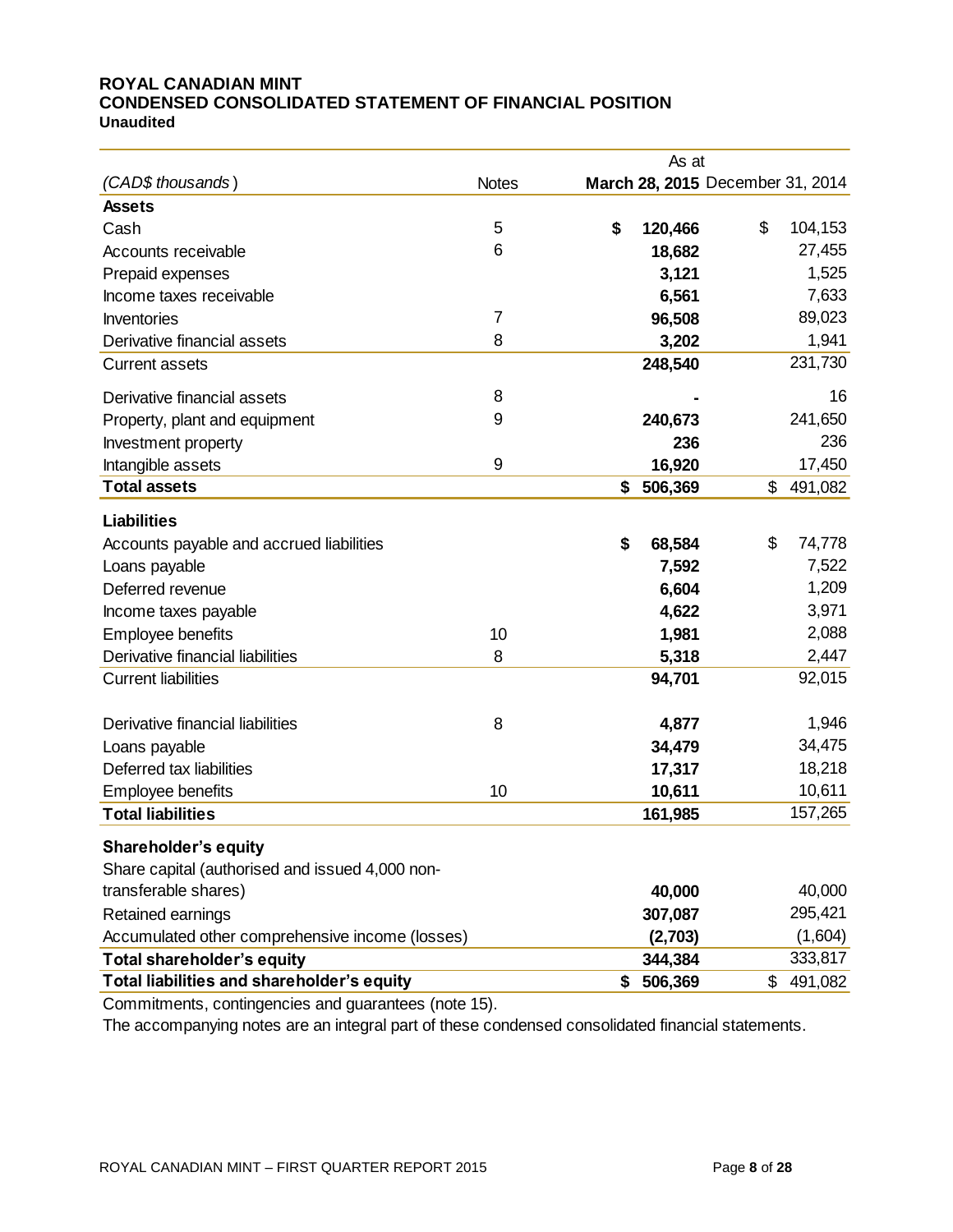#### **ROYAL CANADIAN MINT CONDENSED CONSOLIDATED STATEMENT OF COMPREHENSIVE INCOME Unaudited**

|                                                                 |              | 13 weeks ended |                |  |  |
|-----------------------------------------------------------------|--------------|----------------|----------------|--|--|
|                                                                 | <b>Notes</b> |                |                |  |  |
| (CAD\$ thousands)                                               |              | March 28, 2015 | March 29, 2014 |  |  |
| Revenues                                                        | 11, 14       | \$<br>640,126  | \$<br>669,417  |  |  |
| Cost of goods sold                                              |              | 591,025        | 617,162        |  |  |
| Gross profit                                                    |              | 49,101         | 52,255         |  |  |
| <b>Other operating expenses</b>                                 |              |                |                |  |  |
| Marketing and sales expenses                                    |              | 18,811         | 20,113         |  |  |
| Administration expenses                                         | 13           | 14,467         | 14,285         |  |  |
| Other operating expenses                                        |              | 33,278         | 34,398         |  |  |
| Operating profit                                                |              | 15,823         | 17,857         |  |  |
| Net foreign exchange gains (losses)                             |              | 30             | (665)          |  |  |
| Finance income (costs), net                                     |              |                |                |  |  |
| Finance income                                                  |              | 152            | 111            |  |  |
| Finance costs                                                   |              | (297)          | (267)          |  |  |
| Finance income (costs), net                                     |              | (145)          | (156)          |  |  |
| Profit before income tax                                        |              | 15,708         | 17,036         |  |  |
| Income tax expense                                              |              | 4,042          | 4,259          |  |  |
| <b>Profit for the period</b>                                    |              | 11,666         | 12,777         |  |  |
| Other comprehensive income                                      |              |                |                |  |  |
| Items that will be reclassified subsequently to profit or loss: |              |                |                |  |  |
| Net unrealized gains (losses) on cash flow hedges               |              | (2,638)        | (2,802)        |  |  |
| Reclassification of net realized gains (losses) on              |              |                |                |  |  |
| cash flow hedges transferred from other                         |              |                |                |  |  |
| comprehensive income                                            |              | 1,539          | 1,833          |  |  |
| Other comprehensive income (losses), net of tax                 |              | (1,099)        | (969)          |  |  |
| <b>Total comprehensive income</b>                               |              | \$<br>10,567   | \$<br>11,808   |  |  |

The accompanying notes are an integral part of these condensed consolidated financial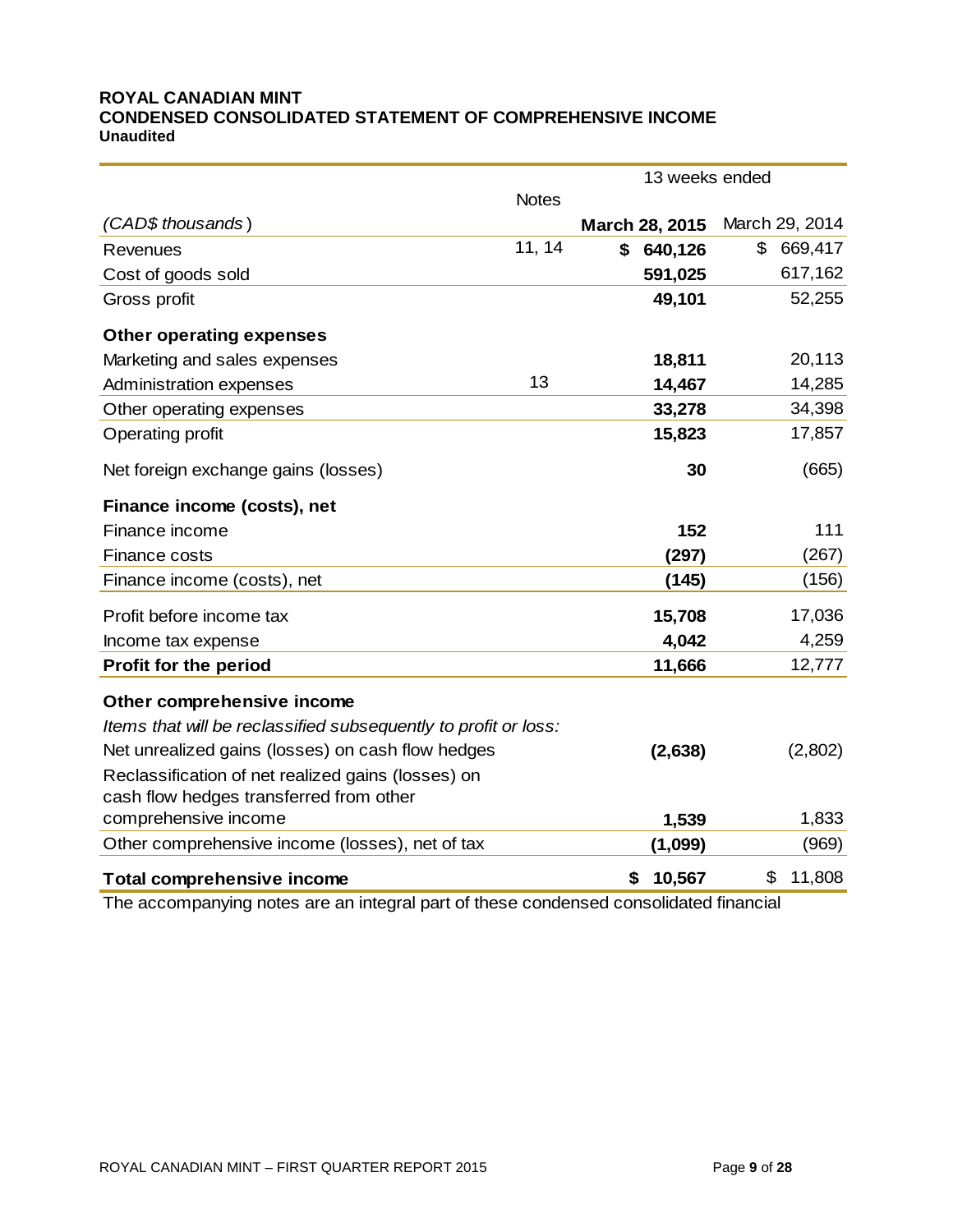#### **ROYAL CANADIAN MINT CONDENSED CONSOLIDATED STATEMENT OF CHANGES IN EQUITY Unaudited**

#### **13 weeks ended March 28, 2015**

|                                 |   |                      | <b>Accumulated other</b><br>comprehensive<br>income ("AOCI") (Net |                             |                                |    |              |
|---------------------------------|---|----------------------|-------------------------------------------------------------------|-----------------------------|--------------------------------|----|--------------|
| (CAD\$ thousands)               |   | <b>Share Capital</b> |                                                                   | <b>Retained</b><br>earnings | losses on cash flow<br>hedges) |    | <b>Total</b> |
| Balance as at December 31, 2014 | S | 40,000               | S                                                                 | 295,421                     | (1,604)<br>S.                  | S. | 333,817      |
| Profit for the period           |   | $\blacksquare$       |                                                                   | 11,666                      |                                |    | 11,666       |
| Other comprehensive income      |   | ٠                    |                                                                   | $\blacksquare$              | (1,099)                        |    | (1,099)      |
| Balance as at March 28, 2015    |   | 40,000               |                                                                   | 307,087                     | (2,703)                        |    | 344,384      |

#### 13 weeks ended March 29, 2014

|                                 |   |                      | Accumulated other<br>comprehensive income<br>Retained ("AOCI") (Net losses on |                |                   |    |         |
|---------------------------------|---|----------------------|-------------------------------------------------------------------------------|----------------|-------------------|----|---------|
| (CAD\$ thousands)               |   | <b>Share Capital</b> |                                                                               | earnings       | cash flow hedges) |    | Total   |
| Balance as at December 31, 2013 | S | 40,000               | S.                                                                            | 264,979        | (1,792)<br>\$     | S. | 303,187 |
| Profit for the period           |   |                      |                                                                               | 12,777         |                   |    | 12,777  |
| Other comprehensive losses      |   |                      |                                                                               | $\blacksquare$ | (969)             |    | (969)   |
| Dividend paid                   |   |                      |                                                                               | 0              |                   |    |         |
| Balance as at March 31, 2014    |   | 40,000               | \$                                                                            | 277,756        | (2,761)           | \$ | 314,995 |

The accompanying notes are an integral part of these condensed consolidated financial statements.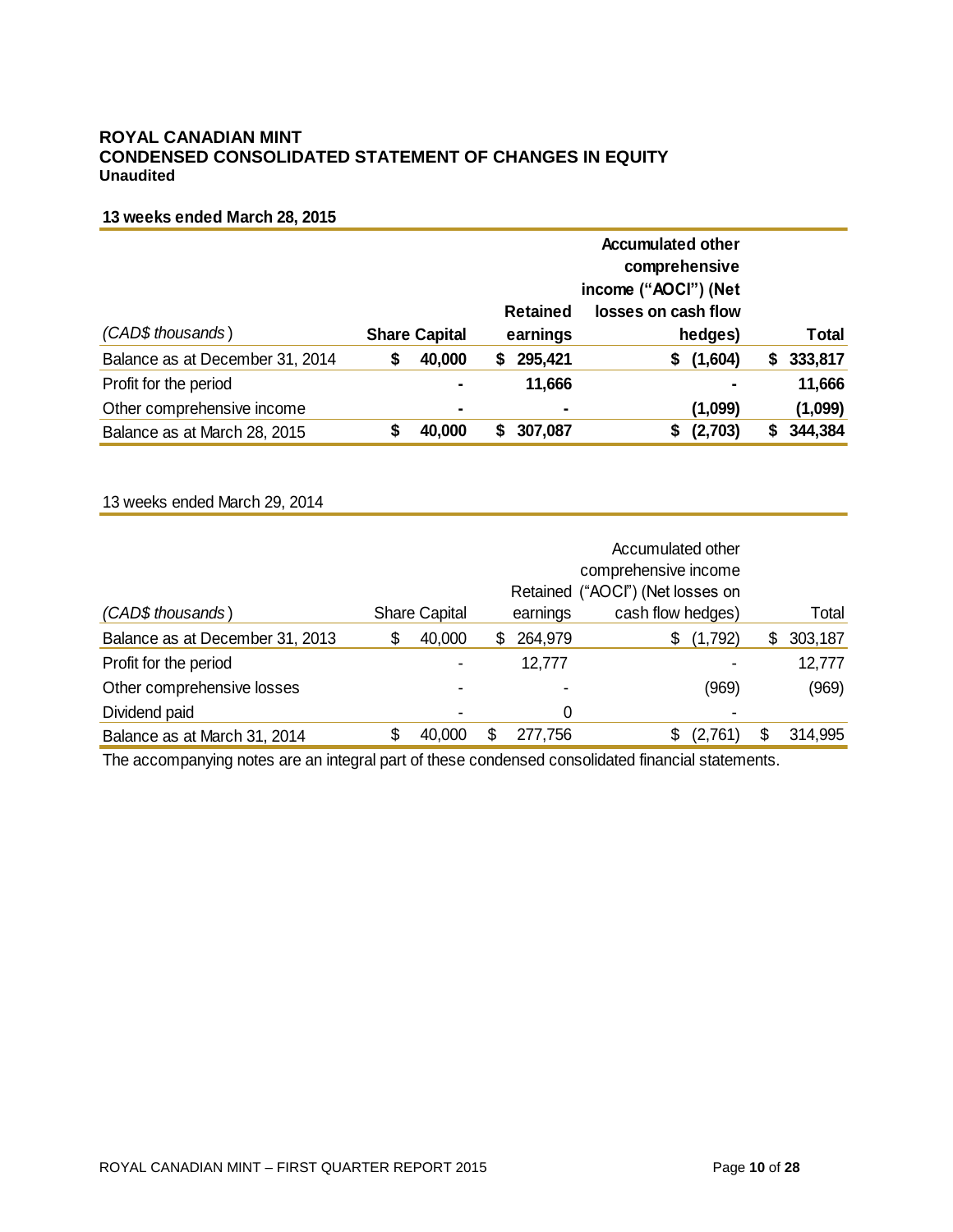# **ROYAL CANADIAN MINT CONDENSED CONSOLIDATED STATEMENT OF CASH FLOWS Unaudited**

|                                                            | 13 weeks ended       |                       |  |  |
|------------------------------------------------------------|----------------------|-----------------------|--|--|
| (CAD\$ thousands)                                          | March 28, 2015       | March 29, 2014        |  |  |
| <b>Cash flows from operating activities</b>                |                      |                       |  |  |
| Receipts from customers                                    | 494,679<br>S         | 456,395<br>\$         |  |  |
| Payments to suppliers and employees                        | (485,080)            | (462, 183)            |  |  |
| Interest paid                                              | (154)                | (184)                 |  |  |
| Cash receipts on derivative contracts                      | 111,889              | 248,805               |  |  |
| Cash payments on derivative contracts                      | (95, 419)            | (211,608)             |  |  |
| Income taxes paid                                          | (3, 195)             | (3,705)               |  |  |
| Net cash generated (used) by operating activities          | 22,720               | 27,520                |  |  |
| <b>Cash flows from investing activities</b>                |                      |                       |  |  |
| Interest received                                          | 411                  | 65                    |  |  |
| Cash receipts on derivative contracts to acquire property, |                      |                       |  |  |
| plant and equipment and intangible assets                  |                      |                       |  |  |
| Cash payments on derivative contracts to acquire property, |                      |                       |  |  |
| plant and equipment and intangible assets                  |                      | (3,090)               |  |  |
| Payments to acquire property, plant and equipment and      |                      |                       |  |  |
| intangible assets                                          | (7, 749)<br>(7, 338) | (9, 199)<br>(12, 224) |  |  |
| Net cash used by investing activities                      |                      |                       |  |  |
| <b>Cash flows from financing activities</b>                |                      |                       |  |  |
| Dividend paid                                              |                      |                       |  |  |
| Proceeds from loans                                        |                      |                       |  |  |
| Repayment of loans and other payables                      | 4                    | (2)                   |  |  |
| Net cash generated (used) by financing activities          | 4                    | (2)                   |  |  |
| Net increase/(decrease) in cash                            | 15,386               | 15,294                |  |  |
| Cash at the beginning of the period                        | 104,153              | 63,228                |  |  |
| Effects of exchange rate changes on cash held in foreign   |                      |                       |  |  |
| currencies                                                 | 927                  | 262                   |  |  |
| Cash at the end of the period                              | \$<br>120,466        | \$<br>78,784          |  |  |

The accompanying notes are an integral part of these condensed consolidated financial statements.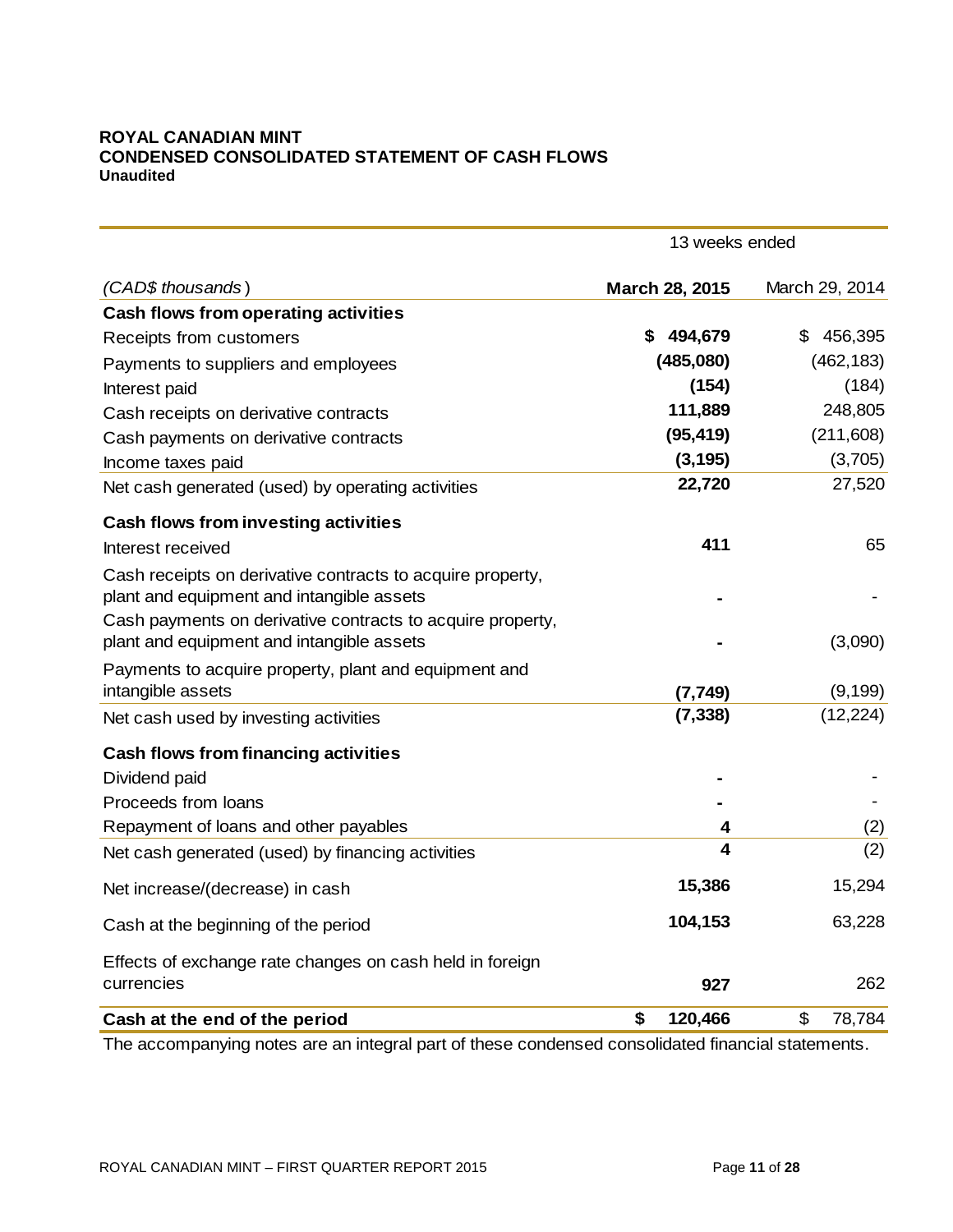# **1. NATURE AND DESCRIPTION OF THE CORPORATION**

The Royal Canadian Mint (the "Mint" or the "Corporation") was incorporated in 1969 by the *Royal Canadian Mint Act* to mint coins and carry out other related activities. The Mint is an agent corporation of Her Majesty named in Part II of Schedule III to the *Financial Administration Act*. It produces all of the circulation coins used in Canada and manages the support distribution system for the Government of Canada.

On December 16, 2014, the *Royal Canadian Mint Act* was amended to specify that although the object of the Mint is to operate in the expectation of profit, it shall no longer anticipate profit with respect to the minting of circulation coins. The impact of this change has started to be reflected in the 2014 Mint's results from the effective date of the legislation.

The Mint is one of the world's foremost producers of circulation, collector and bullion investment coins for the domestic and international marketplace. It is also one of the largest gold refiners in the world. The addresses of its registered office and principal place of business are 320 Sussex Drive, Ottawa, Ontario, Canada, K1A 0G8 and 520 Lagimodière Blvd, Winnipeg, Manitoba, Canada, R2J 3E7.

In 2002, the Mint incorporated RCMH-MRCF Inc., a wholly-owned subsidiary. RCMH-MRCF Inc. has been operationally inactive since December 31, 2008.

The Corporation is a prescribed federal Crown corporation for tax purposes and is subject to federal income taxes under the *Income Tax Act*.

#### **2. BASIS OF PRESENTATION**

#### **2.1 Statement of Compliance**

These interim condensed consolidated financial statements have been prepared in accordance with *IAS 34 Interim Financial Reporting ("IAS 34")* of the *International Financial Reporting Standards ("IFRS")* and the *Standard on Quarterly Financial Reports for Crown Corporations* issued by the Treasury Board of Canada. As permitted under this standard, these interim condensed consolidated financial statements do not include all of the disclosure requirements for annual consolidated financial statements, and should be read in conjunction with the Corporation's audited consolidated financial statements for its fiscal year ended December 31, 2014.

These interim condensed consolidated financial statements have not been audited or reviewed by an external auditor.

These interim condensed consolidated financial statements have been approved for public release by the Board of Directors of the Corporation on May 21, 2015

#### **2.2 Basis of presentation**

The interim condensed consolidated financial statements were prepared on the historical cost basis, except for derivative instruments which were measured at fair value and the defined benefit plan and other long-term benefits which were measured at the actuarial valuation amount.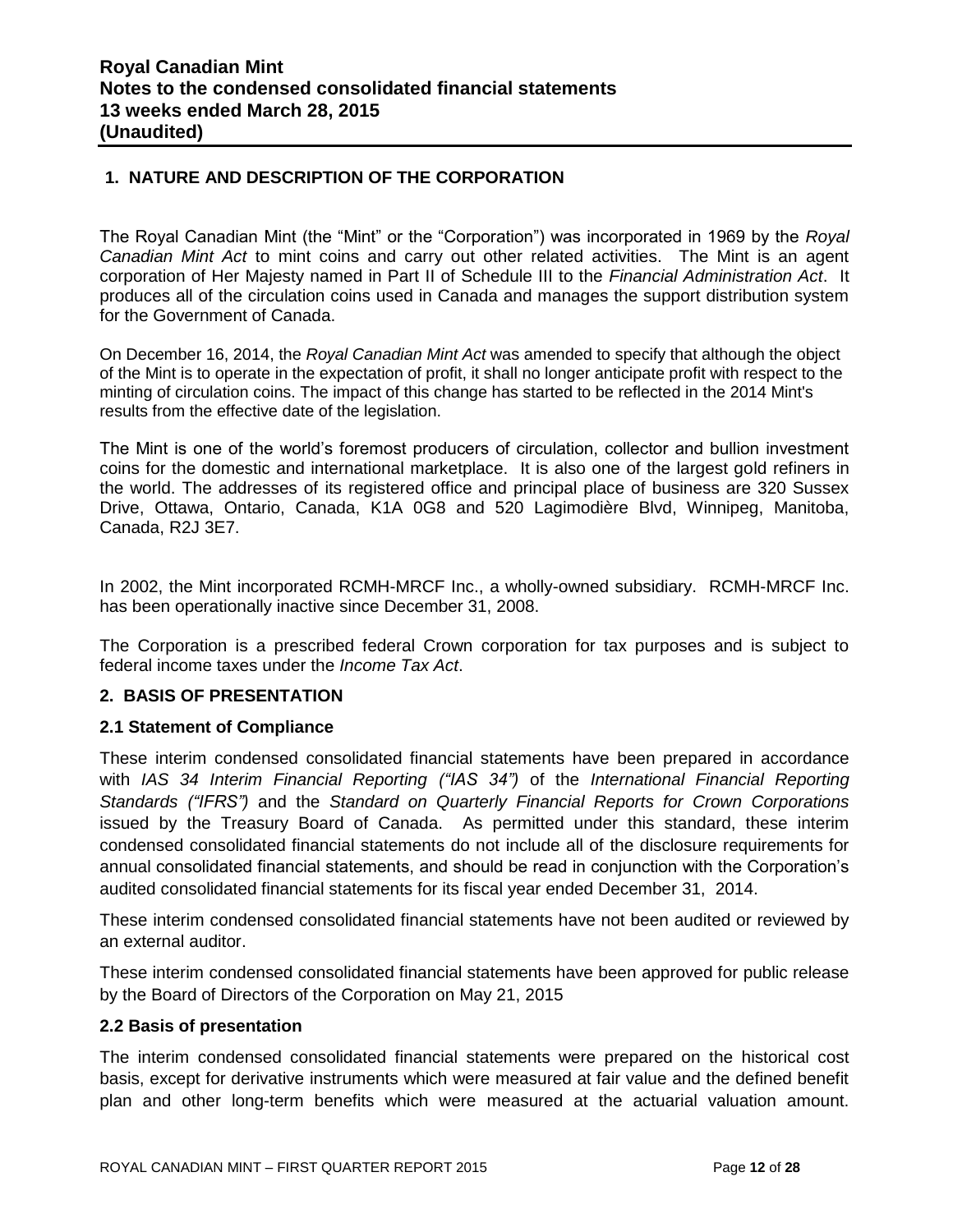Historical cost is generally based on the fair value of the consideration given in exchange for assets.

Although the Corporation's year end of December 31 matches the calendar year end, the Corporation's quarter end dates do not necessarily coincide with calendar year quarters; instead, each of the Corporation's quarters contains 13 weeks.

# **2.3 Consolidation**

The interim condensed consolidated financial statements incorporate the interim financial statements of the Corporation and its wholly-owned subsidiary. The subsidiary's accounting policies are in line with those used by the Corporation. All intercompany transactions, balances, income and expenses are eliminated in full on consolidation.

#### **2.4 Functional and presentation currency**

Unless otherwise stated, all figures reported in the interim condensed consolidated financial statements and disclosures are reflected in thousands of Canadian dollars (CAD\$), which is the functional currency of the Corporation.

#### **2.5 Significant accounting policies**

Significant accounting policies applied in these interim condensed consolidated financial statements are disclosed in note 2 of the Corporation's annual consolidated financial statements for the year ended December 31, 2014. The accounting policies have been applied consistently in the current and comparative periods.

#### **2.6 Key sources of estimation uncertainty and critical accounting judgments**

The preparation of these interim condensed consolidated financial statements requires management to make critical judgements, estimates and assumptions that affect the reported amounts of assets and liabilities, disclosure of contingent assets and liabilities and the reported amounts of revenue and expenses during the reporting period.

In making critical judgements, estimates and using assumptions, management relies on external information and observable conditions where possible, supplemented by internal analysis as required. The judgements, estimates and associated assumptions are based on historical experience and other factors that are considered to be relevant. Actual results may differ significantly from the estimates and assumptions. The estimates and underlying assumptions are reviewed on an ongoing basis.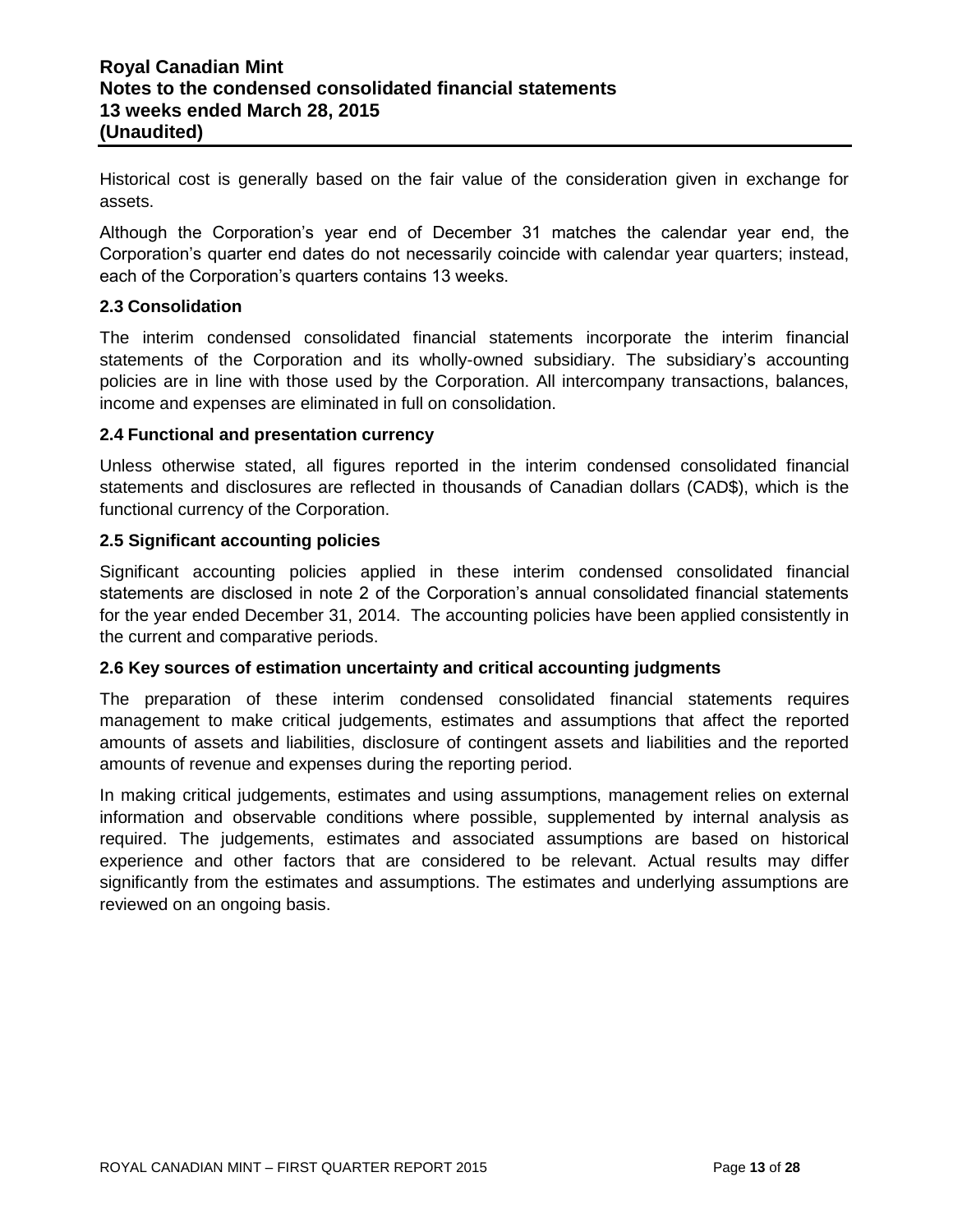# **3. Restatement of the consolidated cash flow statement for the quarter ended March 29, 2014**

The Corporation reviewed the presentation and classification of its cash flows. As a result, certain derivative cash flows were reclassified between operating and investing activities to better reflect the underlying items being hedged. Also, certain receipts from customers and payments to suppliers related to bullion transactions were revised to more accurately reflect the nature of the net settlements for those transactions. The Corporation has restated the 2014 consolidated statement of cash flows to conform to current year presentation and the changes are summarized in the following table:

# **CONSOLIDATED STATEMENT OF CASH FLOWS**

For the quarter ended March 29 2014 *(CAD\$ thousands)*

|                                                                        |               | As previously Reclassification | Revised    |
|------------------------------------------------------------------------|---------------|--------------------------------|------------|
|                                                                        | reported      |                                | amount     |
| Cash flows from operating activities                                   |               |                                |            |
| Receipts from customers                                                | \$<br>667,165 | (210, 769)                     | 456,396    |
| Payments to suppliers and employees                                    | (675, 377)    | 213,194                        | (462, 183) |
| Interest paid                                                          | (283)         | 99                             | (184)      |
| Cash receipts on derivative contracts                                  | 248,602       | 203                            | 248,805    |
| Cash payments on derivative contracts                                  | (214, 750)    | 3,142                          | (211, 608) |
| Income taxes paid                                                      | (4,028)       | 323                            | (3,705)    |
| Net cash generated by operating activities                             | 21,329        | 6,192                          | 27,521     |
| <b>Cash flows from investing activities</b>                            |               |                                |            |
| Interest received                                                      | 111           | (46)                           | 65         |
| Cash payments on derivative contracts to acquire                       |               | (3,090)                        | (3,090)    |
| property, plant and equipment and intangible assets                    |               |                                |            |
| Payments to acquire property, plant and equipment                      |               |                                |            |
| and intangible assets                                                  | (6, 242)      | (2,957)                        | (9, 199)   |
| Net cash (used) by investing activities                                | (6, 131)      | (6,093)                        | (12, 224)  |
| <b>Cash flows from financing activities</b>                            |               |                                |            |
| Repayment of loans and other payables                                  | 97            | (99)                           | (2)        |
| Net cash generated (used in) by financing activities                   | 97            | (99)                           | (2)        |
| Net increase (decrease) in cash                                        | 15,295        |                                | 15,295     |
|                                                                        |               |                                |            |
| Cash at the beginning of the period                                    | 63,228        |                                | 63,228     |
| Effects of exchange rate changes on cash held in<br>foreign currencies | 262           |                                | 262        |
| Cash at the end of the period                                          | \$<br>78,785  | \$<br>$-$ \$                   | 78,785     |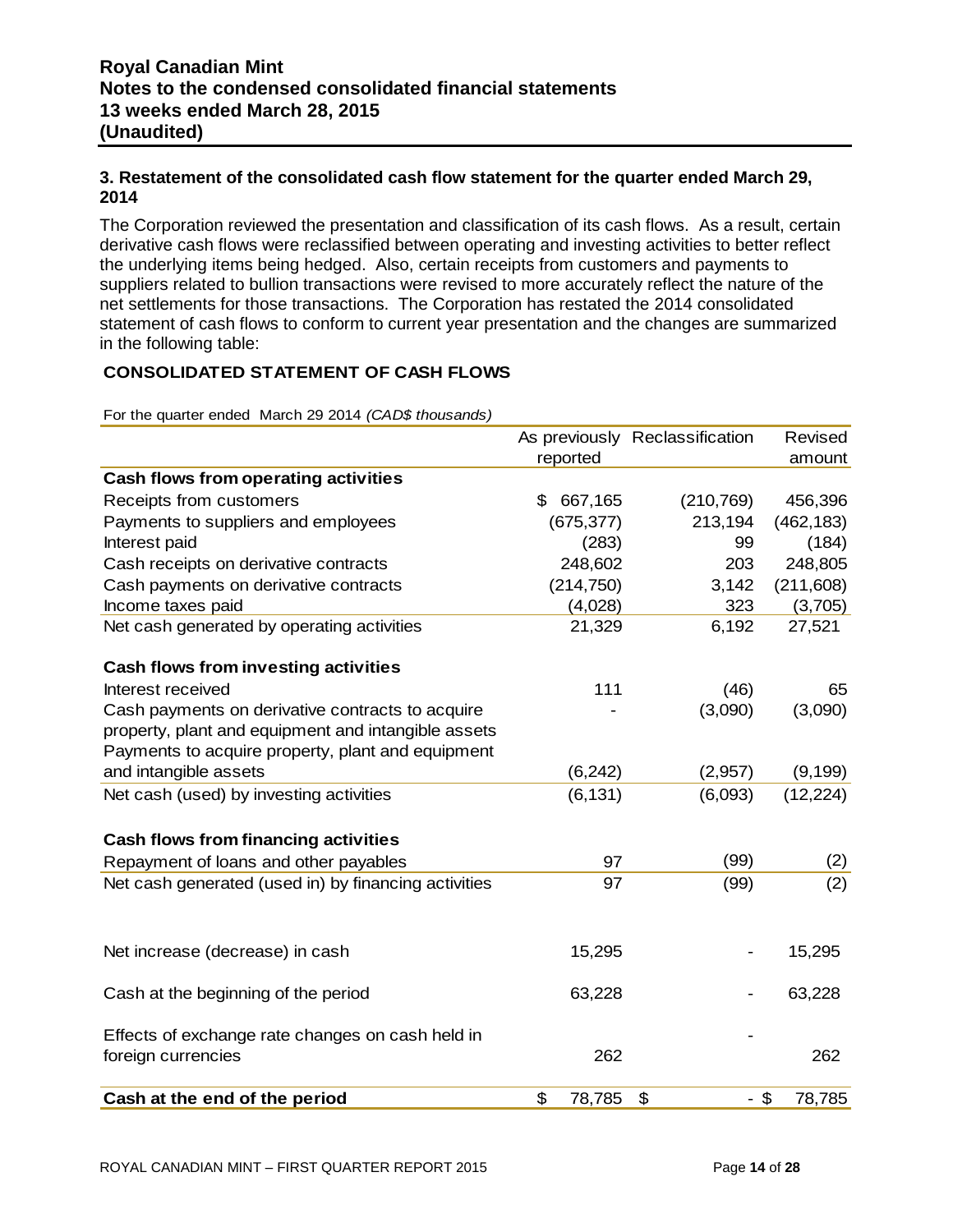#### **4. APPLICATION OF NEW AND REVISED IFRS**

#### **4.1 New and revised IFRS affecting amounts reported and/or disclosed in the consolidated financial statements**

There were no new or revised IFRS issued by the International Accounting Standards Board (IASB) that became effective during the 13 weeks ended March 28, 2015 that affected amounts reported or disclosed in the interim condensed consolidated financial statements.

#### **4.2 New and revised IFRS in issue but not yet effective**

a) The Corporation has reviewed new and revised accounting pronouncements that have been issued but are not yet effective. The adoption of the following amendments is not expected to have a material impact on the Corporation's consolidated financial statements.

*IAS 38 Intangible Assets ("IAS 38")* 

IAS 38 was amended in May 2014 for the clarification of acceptable methods of amortisation; it introduces a rebuttable presumption that a revenue-based amortisation method for intangible assets is inappropriate for the same reasons as in IAS 16 with limited circumstances when the presumption can be overcome. The amendment is effective for annual periods beginning on or after January 1, 2016, with earlier application being permitted.

b) The following amendments have been assessed as having a possible impact on the Corporation's consolidated financial statements in the future. The Corporation is currently assessing these amendments and therefore the extent of the impact of the adoption of the amendments is unknown.

*Annual improvements to IFRSs 2012-2014* 

In September 2014, the IASB issued annual improvements during the 2012-2014 cycle. The standards covered by the amendments are: IFRS 5 "Non-current assets held for sale and discontinued operations" which provides guidance on the methods of disposal; IFRS 7 "Financial Instruments: Disclosures" which provides guidance on servicing contracts and the applicability of the amendments to IFRS 7 to condensed interim financial statements. IFRS 19 "Employee benefits" which clarifies how the discount rate is to be determined in a regional market using the same currency; and IAS 34 "Interim Financial Reporting" which discusses disclosures of information elsewhere in the interim financial report. These annual improvements are to be applied for annual periods beginning on or after January 1, 2016. Early adoption is permitted.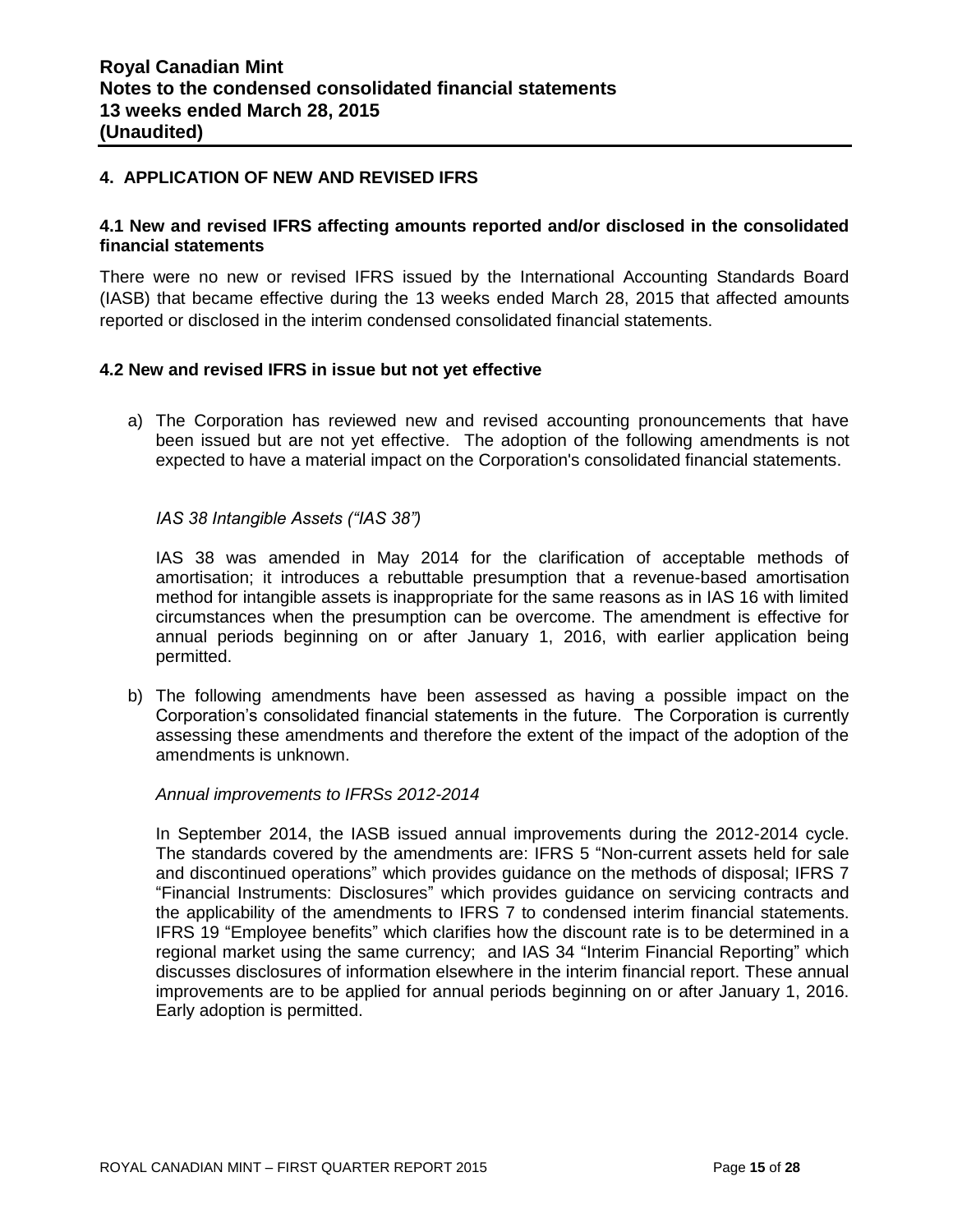#### *IAS 1 Presentation of Financial Statements ("IAS 1")*

In December 2014, IASB issued amendments to IAS 1 which clarified the existing presentation and disclosure requirements including the presentation of line items, subtotals and notes and provided guidance to assist in applying judgement in determining what information to disclose and how that information is presented in financial statements. The amendments are effective for annual periods beginning on or after January 1, 2016. Early adoption is permitted.

#### *IFRS 7 Financial Instruments: Disclosures ("IFRS 7")*

An amendment was released in December 2011 to IFRS 7 regarding requiring disclosures about the initial application of IFRS 9 which has an effective date of January 1, 2018. The amendments are to be applied retrospectively.

An additional amendment was released in November 2013 to IFRS 7 regarding additional hedge accounting disclosures resulting from the introduction of the hedge accounting section of IFRS 9 which has an effective date of January 1, 2018. The amendments are to be applied retrospectively.

#### *IFRS 9 Financial Instruments ("IFRS 9")*

In July 2014, the IASB issued the final version of IFRS 9, which incorporates the classification and measurement, impairment and hedge accounting phases of the project to replace the existing standards under IAS39 "Financial Instruments: Recognition and Measurement". The new IFRS 9 standard is effective for annual periods beginning on or after January 1, 2018 and is to be applied retroactively. Early adoption is permitted.

# *IFRS 15 Revenue from Contracts with Customers ("IFRS 15")*

IFRS 15 was issued in May 2014 and applies to annual reporting period beginning on or after January 1, 2017. IFRS 15 specifies how and when an IFRS reporter will recognise revenue as well as requiring such entities to provide users of financial statements with more informative, relevant disclosures. The standard supersedes IAS 18"Revenue'', IAS 11 "Construction Contracts" and a number of revenue-related interpretations. Application of the standard is mandatory for all IFRS reporters and it applies to nearly all contracts with customers: the main exceptions are leases, financial instruments and insurance contracts. Early adoption is permitted.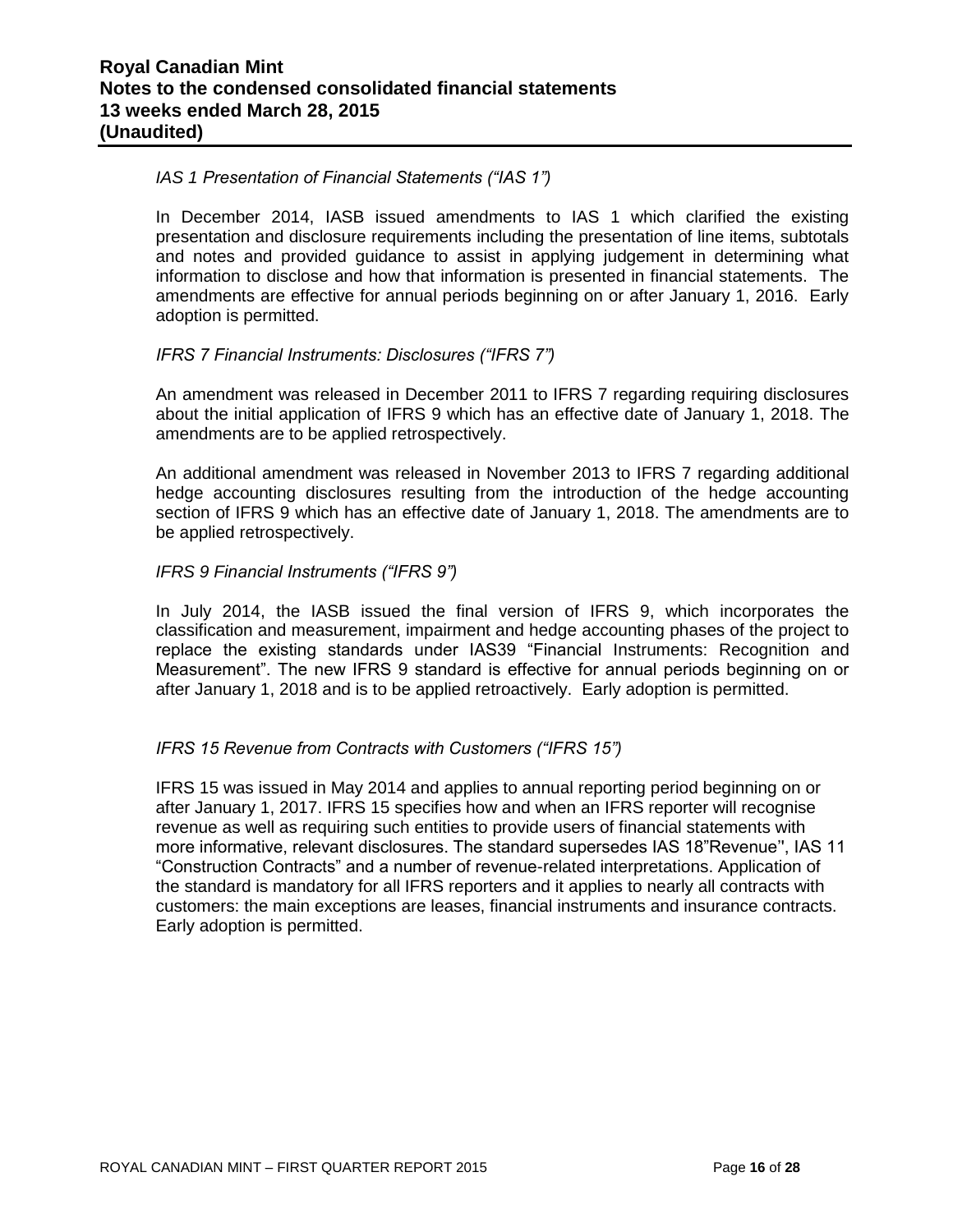#### **5. CASH**

|                   | As at          |                   |  |  |  |
|-------------------|----------------|-------------------|--|--|--|
| (CAD\$ thousands) | March 28, 2015 | December 31, 2014 |  |  |  |
| Canadian dollars  | 107,853<br>S   | 97,789<br>\$      |  |  |  |
| US dollars        | 11,901         | 4,746             |  |  |  |
| Euros             | 711            | 1,618             |  |  |  |
| Total cash        | 120,466        | 104,153<br>\$     |  |  |  |

# **6. ACCOUNTS RECEIVABLE**

|                                 | As at                 |                   |  |  |  |  |
|---------------------------------|-----------------------|-------------------|--|--|--|--|
| (CAD\$ thousands)               | <b>March 28, 2015</b> | December 31, 2014 |  |  |  |  |
| Trade receivables and accruals  | 15.715<br>S           | 21,078<br>\$      |  |  |  |  |
| Allowance for doubtful accounts | (118)                 | (133)             |  |  |  |  |
| Net trade receivables           | 15.597                | 20,945            |  |  |  |  |
| Other receivables               | 3,085                 | 6,510             |  |  |  |  |
| Total accounts receivable       | 18,682                | 27,455            |  |  |  |  |

#### Accounts receivable by type of customer was as follows:

|                                                                                                                                  | As at          |        |                   |        |  |  |
|----------------------------------------------------------------------------------------------------------------------------------|----------------|--------|-------------------|--------|--|--|
| (CAD\$ thousands)                                                                                                                | March 28, 2015 |        | December 31, 2014 |        |  |  |
| Governments (including governmental departments                                                                                  |                |        |                   |        |  |  |
| and agencies)                                                                                                                    |                | 4,589  |                   | 8,040  |  |  |
| Consumers, dealers and others                                                                                                    |                | 8.767  | \$                | 6,076  |  |  |
| Central and institutional banks                                                                                                  |                | 5,326  |                   | 13,339 |  |  |
| Total accounts receivable                                                                                                        |                | 18,682 |                   | 27,455 |  |  |
| the contract of the contract of the contract of the contract of the contract of the contract of the contract of<br>$\sim$ $\sim$ |                |        |                   |        |  |  |

Accounts receivables are classified as loans and receivables and are measured at amortized cost.

The Corporation does not hold any collateral in respect of trade and other receivables.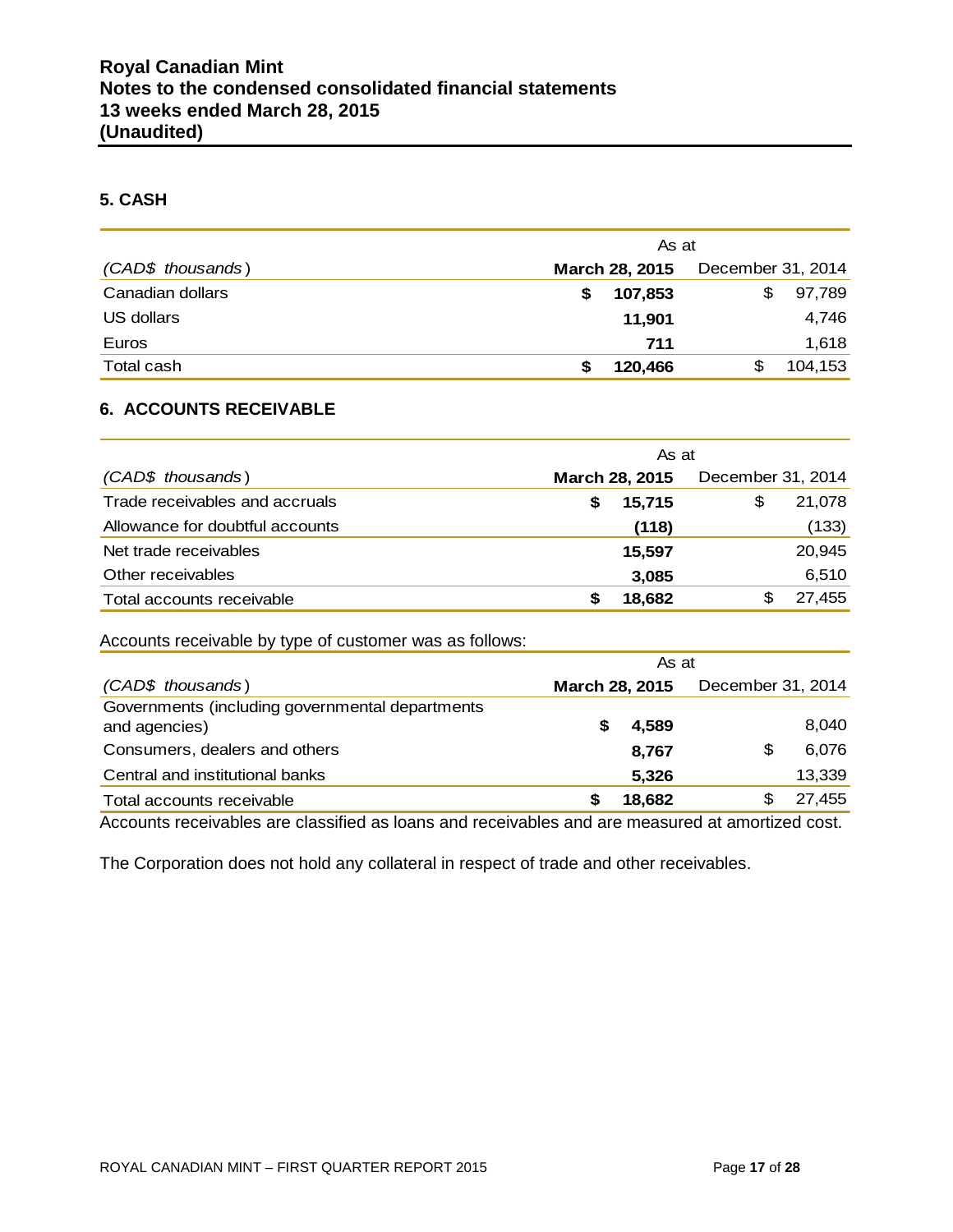#### **7. INVENTORIES**

|                            | As at          |                   |  |  |  |
|----------------------------|----------------|-------------------|--|--|--|
| (CAD\$ thousands)          | March 28, 2015 | December 31, 2014 |  |  |  |
| Raw materials and supplies | 33,534         | 21,797            |  |  |  |
| Work in process            | 20,832         | 22,540            |  |  |  |
| Finished goods             | 42,142         | 44,686            |  |  |  |
| <b>Total inventories</b>   | 96,508         | 89,023<br>SS.     |  |  |  |

The amount of inventories recognized as cost of goods sold for the 13 weeks ended March 28, 2015 is \$602 million (13 weeks ended – March 29, 2014 \$630 million).

The cost of inventories recognized as cost of goods sold for the 13 weeks ended March 28, 2015 includes \$1.2 million of write-downs of inventory to net realisable value (13 weeks ended March 29, 2014 - \$0.9 million).

There is no pledged collateral in respect of inventory.

#### **8. FINANCIAL INSTRUMENTS AND FINANCIAL RISK MANAGEMENT**

#### **8.1 Classification and fair value measurements of financial instruments**

#### **8.1.1 Classification and fair value techniques of financial instruments**

The Corporation holds financial instruments in the form of cash, accounts receivable, derivative assets, accounts payable and accrued liabilities, loans payable and derivative liabilities.

The Corporation has estimated the fair values of its financial instruments as follows:

- i) The carrying amounts of cash, accounts receivable and accounts payable and accrued liabilities approximate their fair values as a result of the relatively short-term nature of these financial instruments.
- ii) The fair values of loans payables have been estimated based on a discounted cash flow approach using current market rates appropriate as at the respective date presented.
- iii) The fair values of the Corporation's foreign currency forward contracts, commodity swap and forward contracts and other derivative instruments are based on estimated credit-adjusted forward market prices. The Corporation takes counterparty risk and its own risk into consideration for the fair value of financial instruments.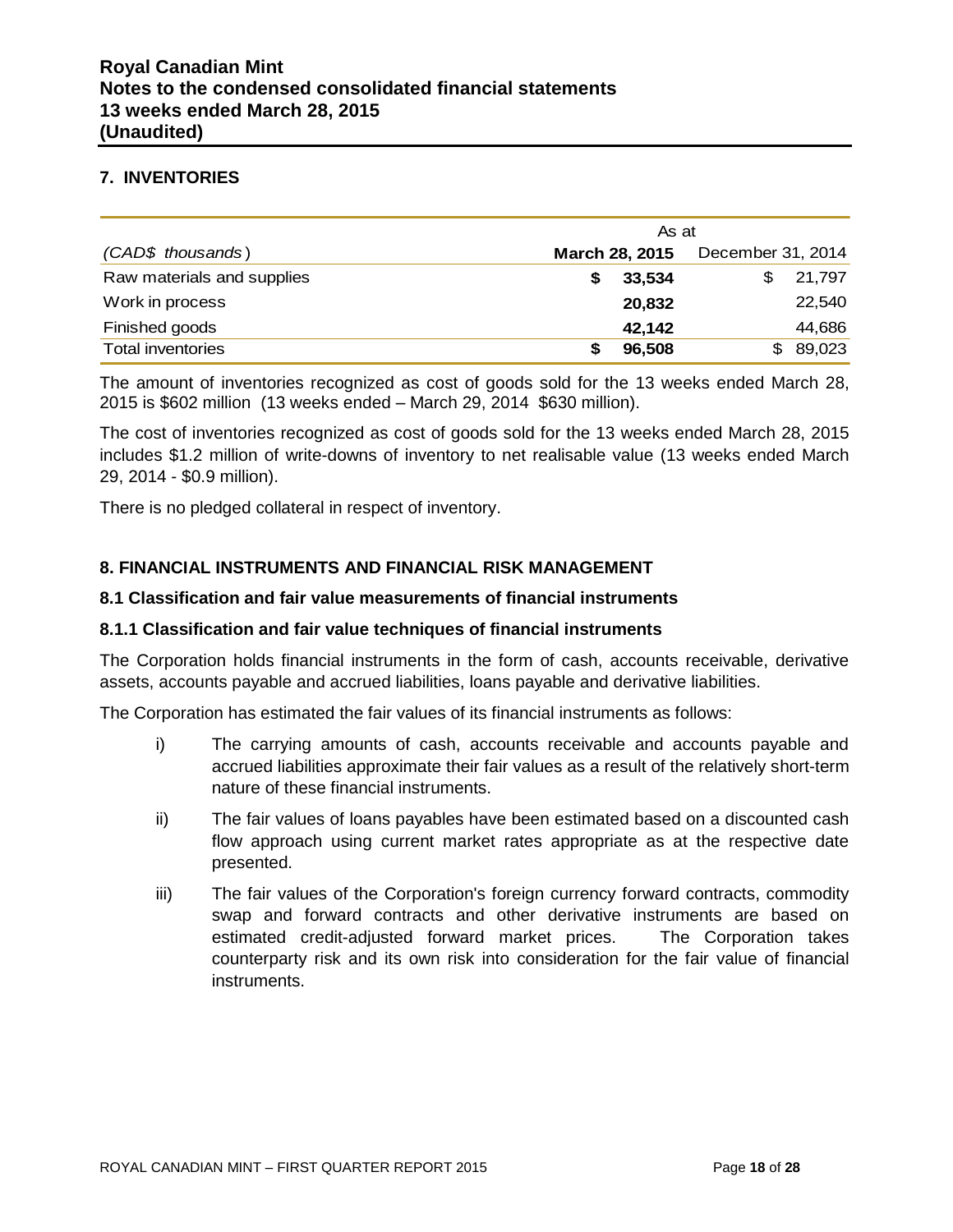|                                  | As at |                |                   |       |
|----------------------------------|-------|----------------|-------------------|-------|
| (CAD\$ thousands)                |       | March 28, 2015 | December 31, 2014 |       |
| Derivative financial assets      |       |                |                   |       |
| Foreign currency forwards        | \$    | 361            | \$                | 265   |
| Commodity swaps                  |       | 2,842          |                   | 1,692 |
|                                  | \$    | 3,202          | \$                | 1,957 |
| Derivative financial liabilities |       |                |                   |       |
| Foreign currency forwards        | \$    | 9,420          | \$                | 4,252 |
| Interest rate swaps              |       | 775            |                   | 141   |
|                                  | \$    | 10,195         | \$                | 4,393 |

The table below details the types of derivative financial instruments carried at fair value:

#### **8.1.2 Fair value hierarchy**

Financial instruments, other than those that are not subsequently measured at fair value and for which fair value approximates carrying value, whether or not they are carried at fair value in the consolidated statement of financial position, must disclose their fair value and be classified using a fair value hierarchy that reflects the significance of the inputs used in making the measurements:

- Level 1: quoted prices (unadjusted) in active markets for identical assets or liabilities
- Level 2: inputs other than quoted prices included within Level 1 that are observable for the asset or liability, either directly (i.e., as prices) or indirectly (i.e., derived from prices)
- Level 3: inputs for the asset or liability that are not based on observable market data (unobservable inputs).

The fair value measurement of cash and equivalents is classified as level 1 of the fair value hierarchy as at March 28, 2015 and December 31, 2014 The fair value measurements of all other financial instruments held by the Corporation are classified as level 2 of the fair value hierarchy as at March 28, 2015 and December 31, 2014. There were no transfers of financial instruments between levels for the 13 weeks ended March 28, 2015.

#### **8.2 Financial risk management objectives and framework**

The Corporation is exposed to credit risk, liquidity risk and market risk from its use of financial instruments.

The Board of Directors has overall responsibility for the establishment and oversight of the Corporation's risk management framework. The Audit Committee assists the Board of Directors and is responsible for review, approval and monitoring the Corporation's risk management policies including the development of an Enterprise Risk Management program which involves establishing corporate risk tolerance, identifying and measuring the impact of various risks, and developing risk management action plans to mitigate risks that exceed corporate risk tolerance. The Audit Committee reports regularly to the Board of Directors on its activities.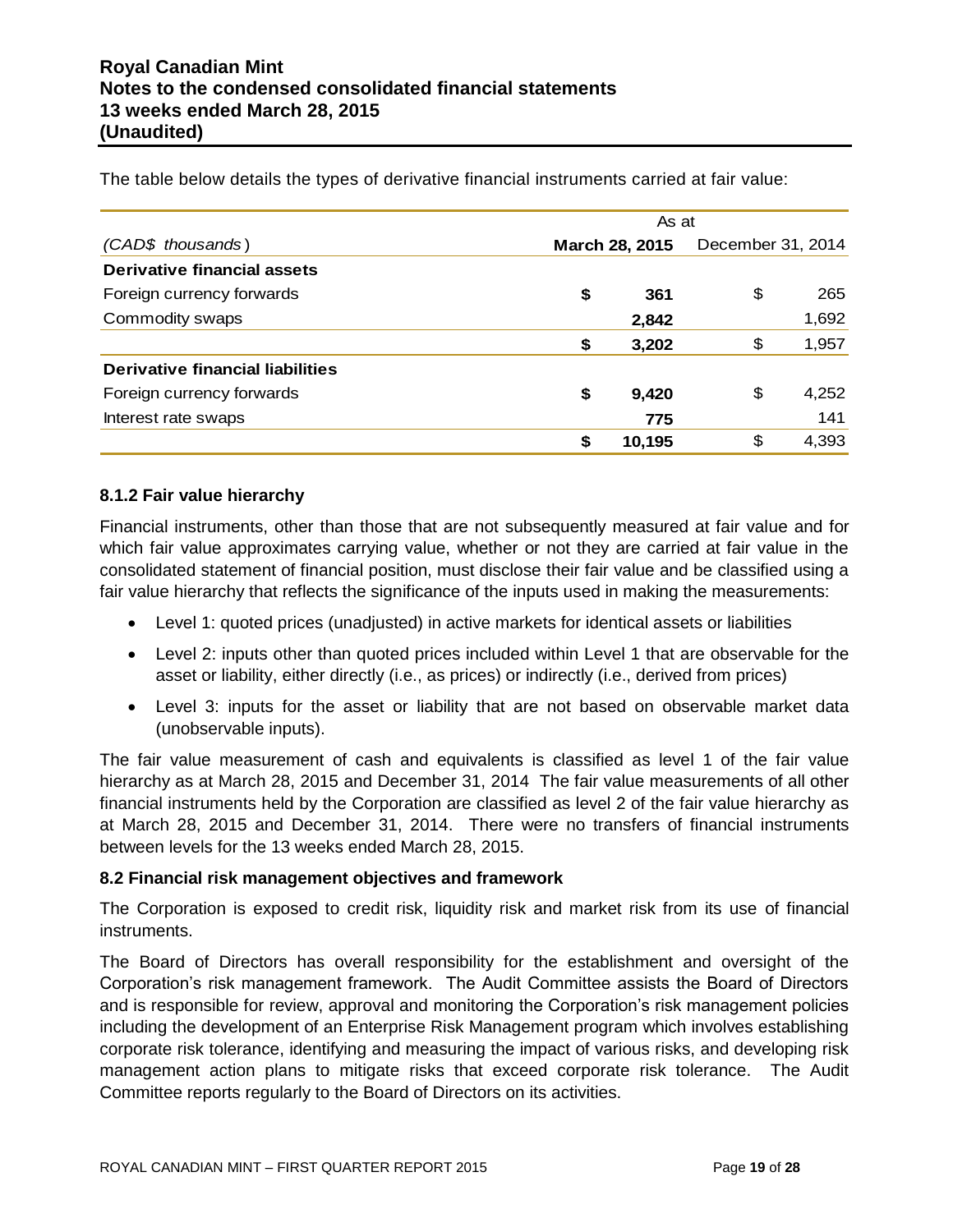#### **8.2.1 Credit risk management**

Credit risk is the risk of financial loss to the Corporation if a customer or counterparty to a financial instrument fails to meet its contractual obligations, and arises principally from the Corporation's receivables from customers, cash and derivative instruments. The Corporation has adopted a policy of only dealing with creditworthy counterparties as a means of mitigating the risk of financial loss from defaults. The Corporation's exposure and the credit ratings of its counterparties are continuously monitored.

The carrying amount of financial assets recorded in the interim condensed consolidated financial statements represents the maximum credit exposure.

#### **8.2.2 Liquidity risk**

Liquidity risk is the risk that the Corporation will not be able to meet its financial obligations as they fall due. The Corporation manages liquidity risk by continuously monitoring actual and forecasted cash flows to ensure, as far as possible, that it will always have sufficient liquidity to meet its liabilities when due, under both normal and stressed conditions, without incurring unacceptable losses or risking damage to the Corporation's reputation.

#### **8.2.3 Market risk**

Market risk is the risk that changes in market prices, such as foreign exchange rates, interest rates or commodity price changes will affect the Corporation's income or the fair value of its financial instruments.

The Corporation uses derivative instruments, such as foreign currency forward contracts, interest rate exchange agreements and commodity swap and forward contracts to manage the Corporation's exposure to fluctuations in cash flows resulting from foreign exchange risk, interest rate risk and commodity price risk. The Corporation buys and sells derivatives in the ordinary course of business and all such transactions are carried out within the guidelines set out in established policies. The Corporation's policy is not to enter into derivative instruments for trading or speculative purposes.

#### **Foreign exchange risk**

The Corporation is exposed to foreign exchange risk on sales and purchase transactions that are denominated in foreign currencies primarily including US dollars and Euros. The Corporation manages its exposure to exchange rate fluctuations between the foreign currency and the Canadian dollar by entering into foreign currency forward contracts and by applying hedge accounting to certain qualifying contracts to minimize the volatility to profit or loss. The Corporation also uses such contracts in the process of managing its overall cash requirements.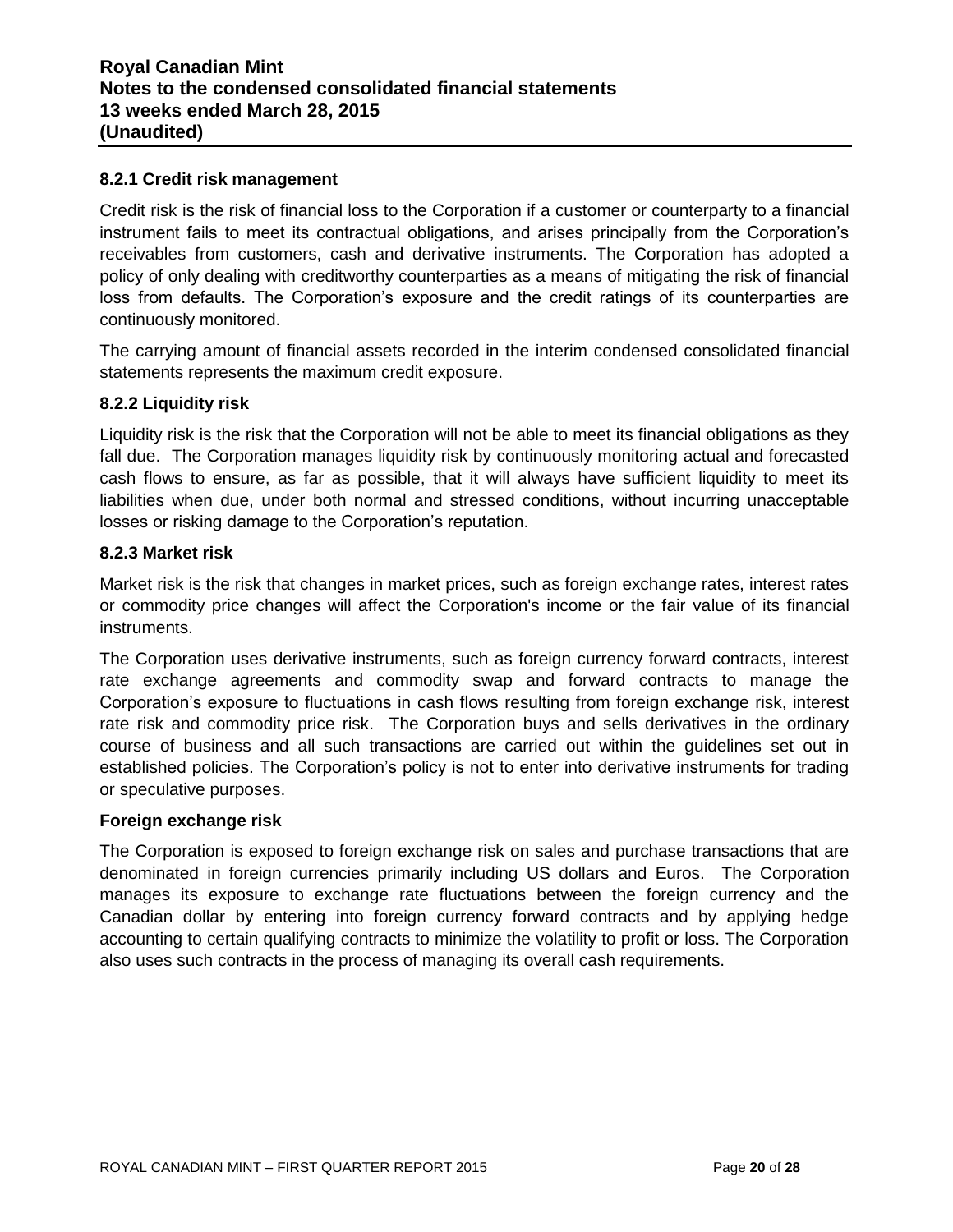#### **Interest rate risk**

Financial assets and financial liabilities with variable interest rates expose the Corporation to cash flow interest rate risk. There is no interest rate risk related to cash as there are no short-term investments as at the dates presented. The Corporation's Bankers Acceptance interest rate swap loan instruments expose the Corporation to cash flow interest rate risk. The Corporation has hedged 100% of the exposure to fluctuations in interest rates related to these instruments by entering into corresponding interest rate swaps, where the Corporation pays a fixed interest rate in exchange for receiving a floating interest rate. The interest rate swaps are designated as hedging instruments under the cash flow hedge accounting model.

Financial assets and financial liabilities that bear interest at fixed rates are subject to fair value interest rate risk. The Corporation does not account for its fixed rate debt instruments as held for trading; therefore, a change in interest rates at the reporting date would not affect profit or loss with respect to these fixed rate instruments. The Corporation's interest rate swaps expose the Corporation to fair value interest rate risk.

#### **Commodity price risk**

The Corporation is exposed to commodity price risk on its purchase and sale of precious metals including gold, silver, platinum and palladium and base metals including nickel, copper and steel.

The Corporation is not exposed to precious metal price risk related to the bullion sales program because the purchase and sale of precious metals used in this program are completed on the same date, using the same price basis in the same currency.

The Corporation manages its exposure to commodity price fluctuations by entering into sales or purchase commitments or by entering into commodity swap and forward contracts that fix the future commodity price.

Hedge accounting may be applied to the derivative contracts to minimize the volatility to profit or loss. For contracts that are entered into for the purpose of procuring commodities to be used in production the Corporation applies the normal purchases classification.

The impact of commodity price risk fluctuation on the consolidated financial statements is not significant because the Corporation's un-hedged commodity price risk is not significant.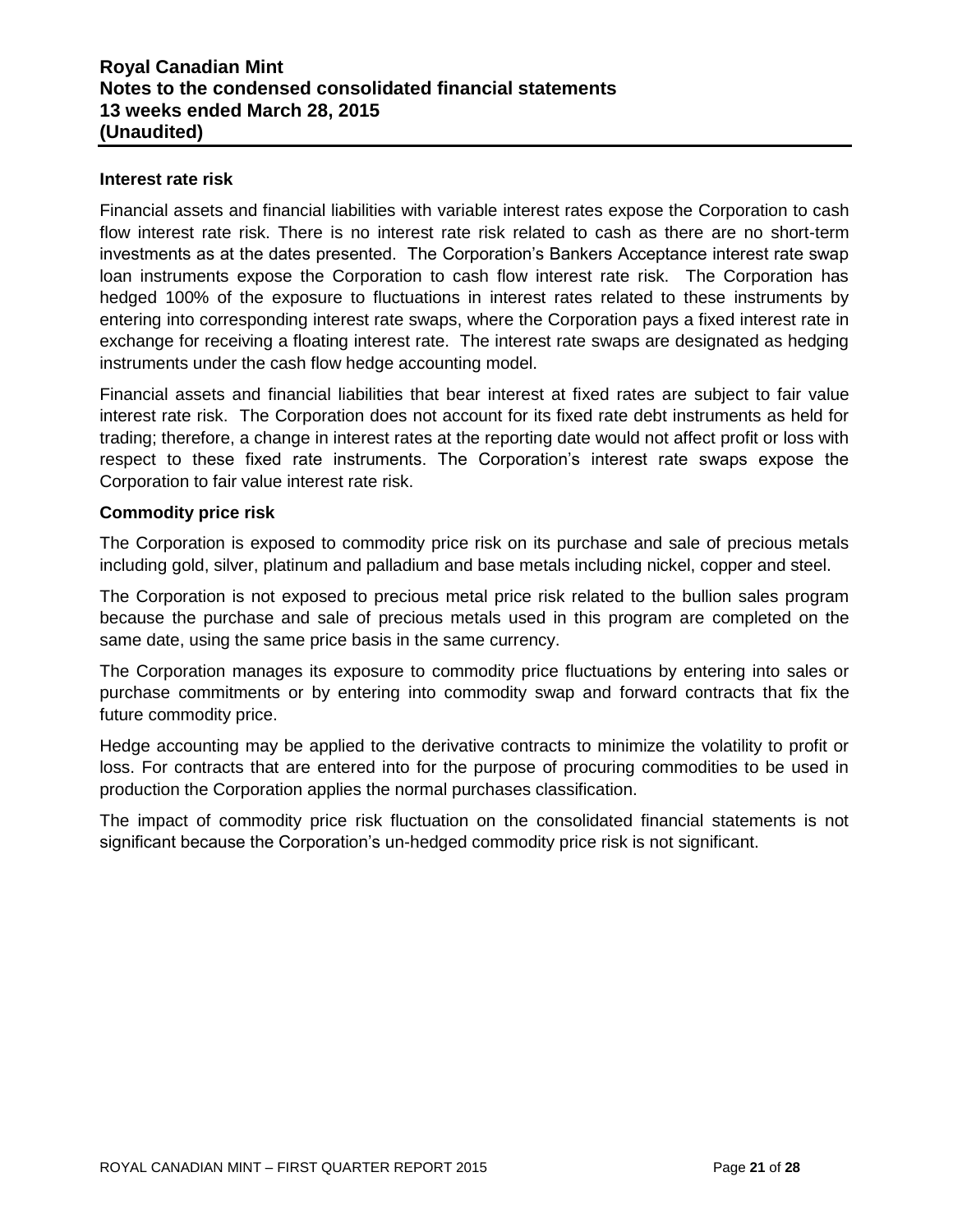#### **9. CAPITAL ASSETS**

# **9.1 Property, plant and equipment**

The composition of the net book value of the Corporation's property, plant and equipment, is presented in the following tables:

|                               | As at          |                   |  |  |
|-------------------------------|----------------|-------------------|--|--|
| (CAD\$ thousands)             | March 28, 2015 | December 31, 2014 |  |  |
| Cost                          | 412,474<br>S.  | 409,035<br>\$     |  |  |
| Accumulated depreciation      | (171, 801)     | (167,385)         |  |  |
| Net book value                | 240,673<br>S.  | 241,650<br>\$     |  |  |
|                               |                |                   |  |  |
| Net book value by asset class |                |                   |  |  |
| Land and land improvements    | \$<br>3,138    | \$<br>3,139       |  |  |
| Buildings and improvements    | 133,399        | 132,760           |  |  |
| Equipment                     | 95,609         | 96,018            |  |  |
| In process capital projects   | 8,527          | 9,733             |  |  |
| Net book value                | 240,673<br>S   | \$<br>241,650     |  |  |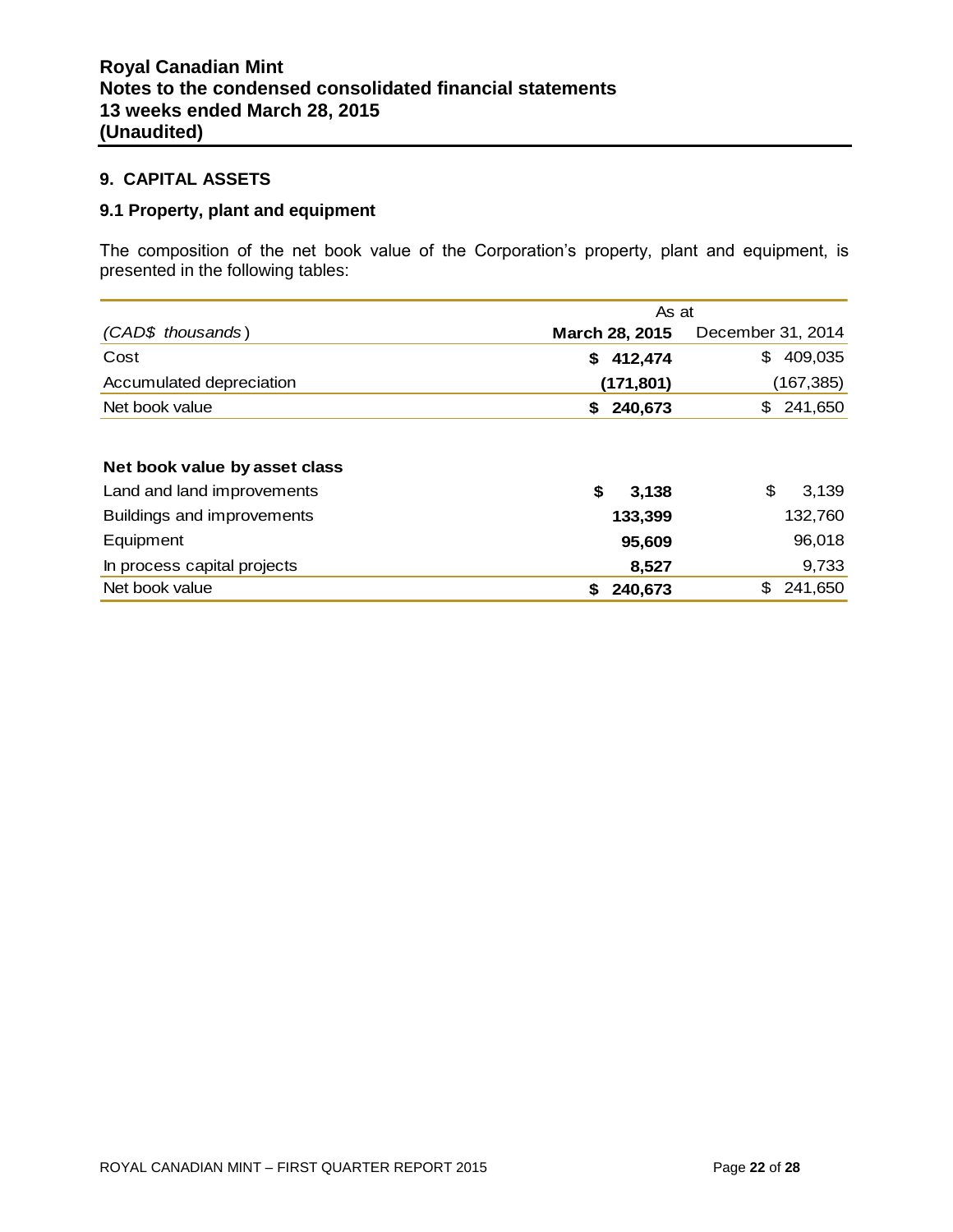Reconciliation of the opening and closing balances of property, plant and equipment for March 28, 2015:

|                                  |                                     |     |         |    |           |     | <b>Capital</b> |           |
|----------------------------------|-------------------------------------|-----|---------|----|-----------|-----|----------------|-----------|
|                                  | Land and land Buildings and         |     |         |    |           |     | projects in    |           |
| (CAD\$ thousands)                | improvements improvements Equipment |     |         |    |           |     | process        | Total     |
| Cost                             |                                     |     |         |    |           |     |                |           |
| Balance at December 31, 2013     | \$<br>4.094                         | \$  | 141,120 |    | \$233,542 | -SS | 11,041         | \$389,797 |
| Additions                        |                                     |     | 6,574   |    | 6,892     |     | 8,091          | 21,557    |
| <b>Transfers</b>                 |                                     |     | 2,968   |    | 6,431     |     | (9,399)        |           |
| <b>Disposals</b>                 |                                     |     | (422)   |    | (1,897)   |     |                | (2,319)   |
| Balance at December 31, 2014     | 4,094                               |     | 150,240 |    | 244,968   |     | 9,733          | 409,035   |
| <b>Additions</b>                 |                                     |     | 691     |    | 705       |     | 2,043          | 3,439     |
| <b>Transfers</b>                 |                                     |     | 1,371   |    | 1,878     |     | (3, 249)       |           |
| Balance at March 28, 2015        | \$<br>4,094                         | \$  | 152,302 |    | \$247,551 | \$  | 8,527          | \$412,474 |
|                                  |                                     |     |         |    |           |     |                |           |
| <b>Accumulated depreciation</b>  |                                     |     |         |    |           |     |                |           |
| Balance at December 31, 2013     | \$<br>951                           | \$. | 12,087  | \$ | 138,544   | \$  |                | \$151,582 |
| Depreciation                     | 4                                   |     | 5,428   |    | 12,074    |     |                | 17,506    |
| <b>Disposals</b>                 |                                     |     | (35)    |    | (1,668)   |     |                | (1,703)   |
| Balance at December 31, 2014     | 955                                 |     | 17,480  |    | 148.950   |     |                | 167,385   |
| <b>Depreciation</b>              | 1                                   |     | 1,423   |    | 2,992     |     | ۰              | 4,416     |
| Balance at March 28, 2015        | \$<br>956                           | \$  | 18,903  | \$ | 151,942   | \$  | ۰              | \$171,801 |
| Net book value at March 28, 2015 | \$<br>3,138                         | -\$ | 133,399 | S  | 95,609    | S.  | 8.527          | \$240.673 |

Property, plant and equipment are carried at cost less accumulated depreciation and accumulated impairment losses.

No indicators of impairment were found for property, plant and equipment as at March 28, 2015

No asset is pledged as security for borrowings as at March 28, 2015.

#### **9.2 Intangible assets**

The Corporation's intangible assets contain mainly software for internal use or for providing services to customers.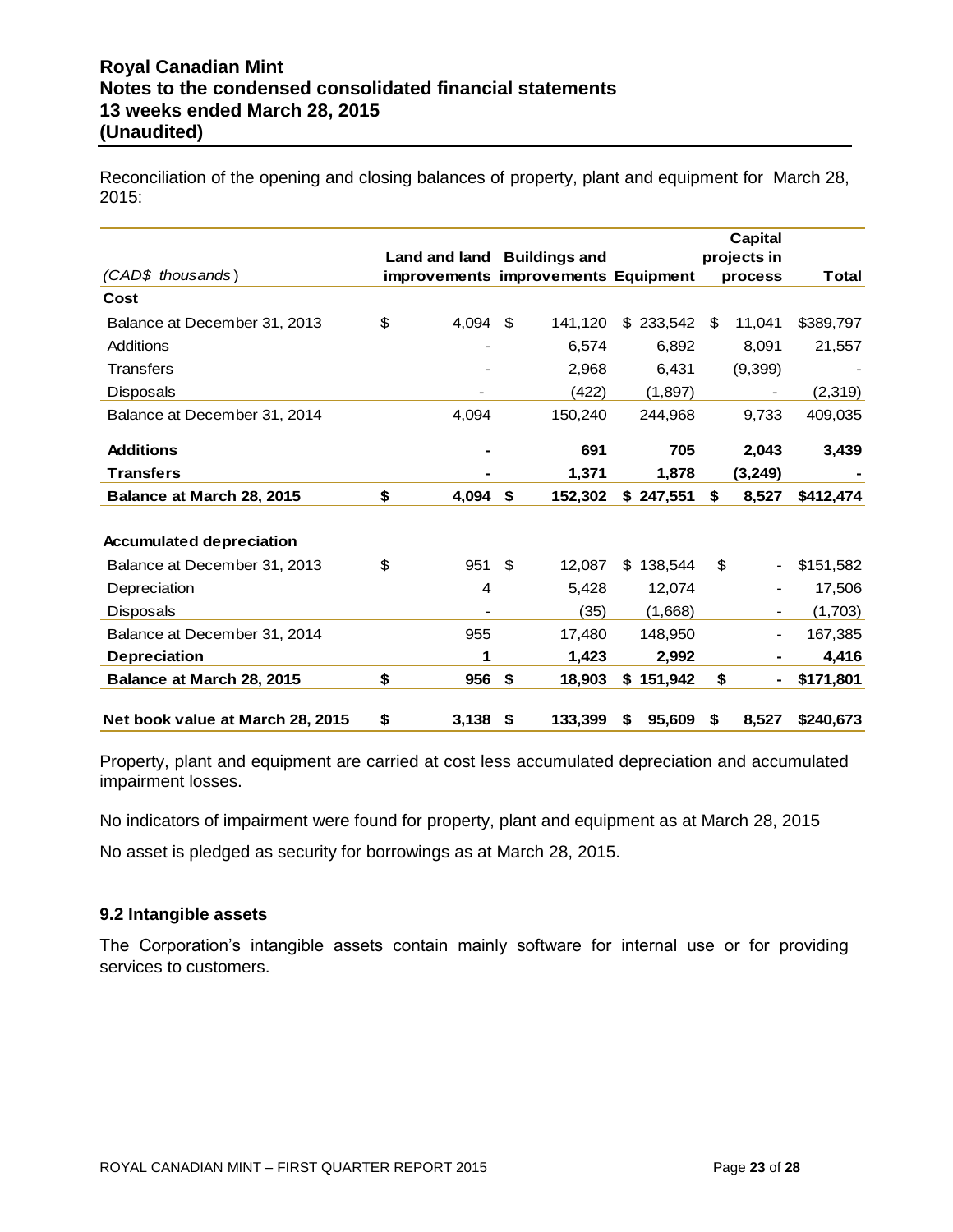|                                  |                 | <b>Capital</b><br>projects in |              |
|----------------------------------|-----------------|-------------------------------|--------------|
| (CAD\$ thousands)                | <b>Software</b> | process                       | Total        |
| Cost                             |                 |                               |              |
| Balance at December 31, 2013     | \$<br>24,495    | \$<br>13,256                  | \$<br>37,751 |
| Additions                        | 2,923           | 891                           | 3,814        |
| <b>Transfers</b>                 | 13,128          | (13, 128)                     |              |
| Balance at December 31, 2014     | 40,546          | 1,019                         | 41,565       |
| <b>Additions</b>                 | 366             | 215                           | 581          |
| <b>Transfers</b>                 | 220             | (220)                         |              |
| Balance at March 28, 2015        | \$<br>41,132    | \$<br>1,014                   | \$<br>42,146 |
| <b>Accumulated amortization</b>  |                 |                               |              |
| Balance at December 31, 2013     | \$<br>20,565    | \$                            | \$<br>20,565 |
| Depreciation                     | 3,550           |                               | 3,550        |
| Balance at December 31, 2014     | 24,115          |                               | 24,115       |
| Amortization                     | 1,111           |                               | 1,111        |
| Balance at March 28, 2015        | \$<br>25,226    | \$                            | \$<br>25,226 |
| Net book value at March 28, 2015 | \$<br>15,906    | \$<br>1,014                   | \$<br>16,920 |

Reconciliation of the opening and closing balances of intangibles for March 28, 2015:

No indicators of impairment were found for intangible assets as at March 28, 2015.

# **10. EMPLOYEE BENEFITS**

#### **10.1 Pension benefits**

Substantially all of the employees of the Corporation are covered by the Public Service Pension plan (the "Plan"), a contributory defined benefit plan established through legislation and sponsored by the Government of Canada. Contributions are required by both the employees and the Corporation. The President of the Treasury Board of Canada sets the required employer contributions based on a multiple of the employees' required contribution. Total contributions of \$2.1 million were recognized as an expense in the 13 weeks ended March 28, 2015 (13 weeks ended March 29, 2014 - \$2.1 million).

#### **10.2 Other post-employment benefits**

The Corporation provides severance benefits to its employees and also provides supplementary retirement benefits including post-retirement benefits and post retirement insurance benefits to certain employees. The benefits are accrued as the employees render the services necessary to earn them. These benefits plans are unfunded and thus have no assets, resulting in a plan deficit equal to the accrued benefit obligation.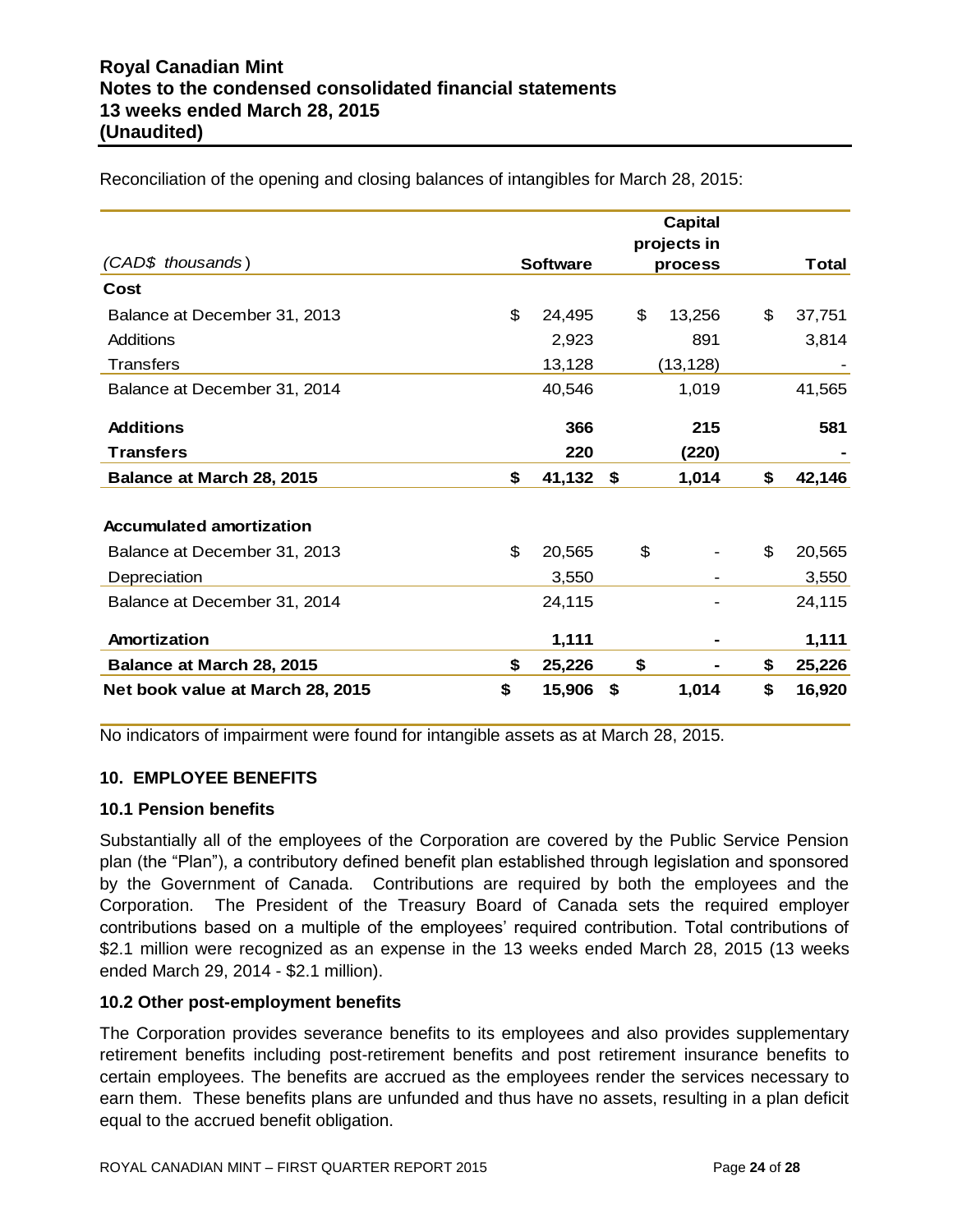There was no settlement losses recognized in the 13 weeks ended March 28, 2015 or March 29, 2014. There were no past service costs or curtailments in the 13 weeks ended March 28, 2015 or March 29, 2014.

#### **10.3 Other long-term employee benefits**

The Corporation's other long-term benefits include benefits for employees in receipt of long-term disability benefits, sick leave and special leave benefits and worker's compensation benefits. These benefits plans are unfunded and thus have no assets, resulting in a plan deficit equal to the accrued benefit obligation.

#### **11. REVENUE**

|                                        | 13 weeks ended                |               |  |  |
|----------------------------------------|-------------------------------|---------------|--|--|
| (CAD\$ thousands)                      | March 28, 2015 March 29, 2014 |               |  |  |
| Revenue from the sale of goods         | 636,324<br>S.                 | 664,914<br>\$ |  |  |
| Revenue from the rendering of services | 3,802                         | 4,503         |  |  |
| <b>Total Revenue</b>                   | 640,126<br>S.                 | 669,417       |  |  |

# **12. DEPRECIATION AND AMORTIZATION EXPENSES**

| (CAD\$ thousands)                             | March 28, 2015 March 29, 2014 |       |             |
|-----------------------------------------------|-------------------------------|-------|-------------|
| Depreciation of property, plant and equipment |                               | 4.416 | \$<br>4,269 |
| Amortization of intangible assets             |                               | 1.111 | 421         |
| Total depreciation and amortization expenses  |                               | 5,526 | 4,690       |

Depreciation and amortization expenses were reclassed to other operating expenses as follows:

|                                              | 13 weeks ended |       |    |                               |
|----------------------------------------------|----------------|-------|----|-------------------------------|
| (CAD\$ thousands)                            |                |       |    | March 28, 2015 March 29, 2014 |
| Cost of goods sold                           | S              | 3,692 | \$ | 3,589                         |
| Marketing and sales expenses                 |                | 734   |    | 440                           |
| Administration expenses                      |                | 1,101 |    | 661                           |
| Total depreciation and amortization expenses | S              | 5,526 | \$ | 4,690                         |

13 weeks ended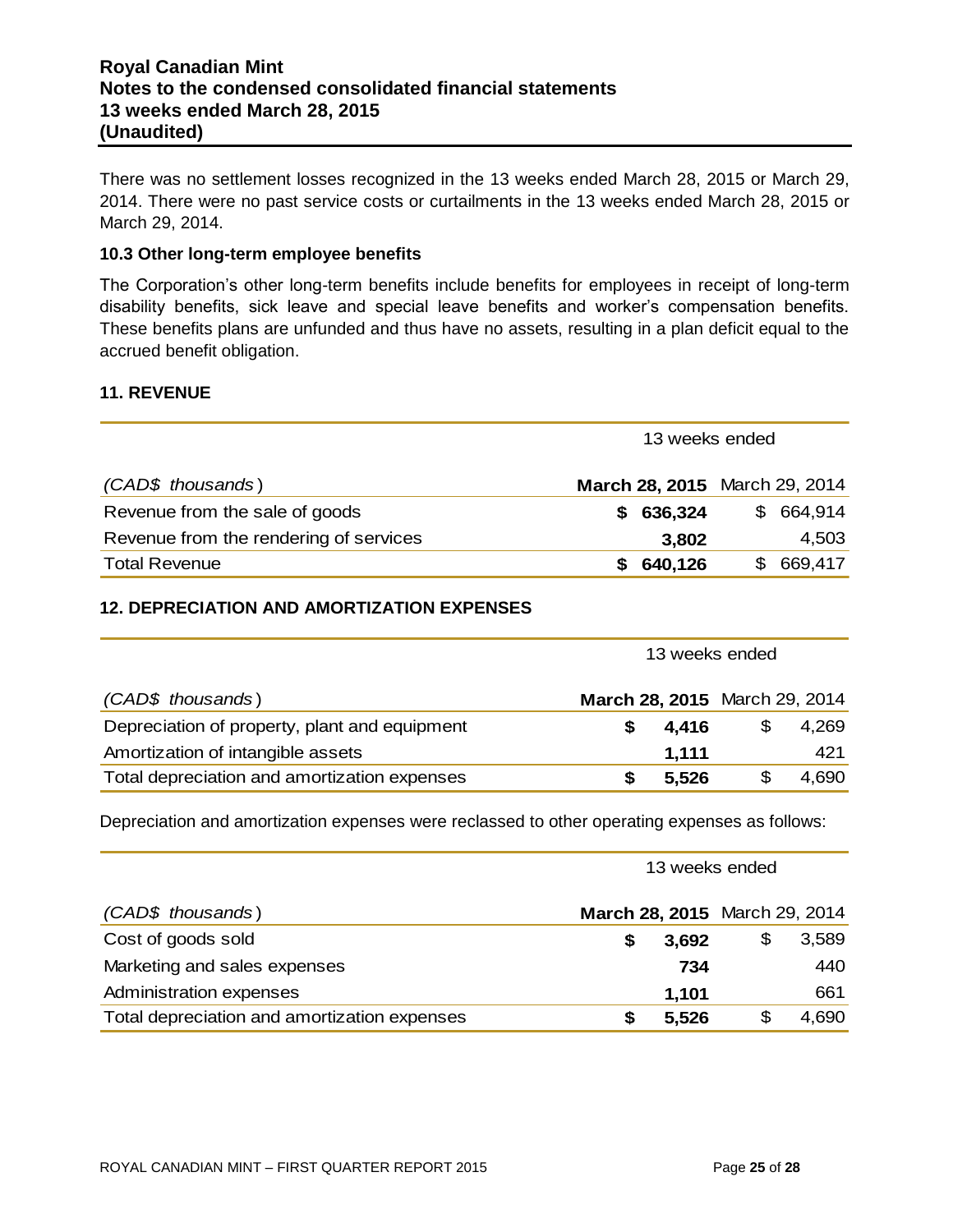# **13. SCIENTIFIC RESEARCH AND EXPERIMENTAL DEVELOPMENT EXPENSES, NET**

|                                                           | 13 weeks ended        |       |    |           |
|-----------------------------------------------------------|-----------------------|-------|----|-----------|
|                                                           |                       |       |    | March 29, |
| (CAD\$ thousands)                                         | <b>March 28, 2015</b> |       |    | 2014      |
| Research and development expenses                         |                       | 1,586 | \$ | 2,447     |
| Scientific research and development investment tax credit |                       | (200) |    | (200)     |
| Research and development expenses, net                    |                       | 1,386 | S  | 2,247     |

The net expenses of research and development are included in the administration expenses in the consolidated statement of comprehensive income.

# **14. RELATED PARTY TRANSACTIONS**

The Corporation is related in terms of common ownership to all Government of Canada owned entities. The Corporation enters into transactions with these entities in the normal course of business, under the same terms and conditions that apply to unrelated parties. In accordance with disclosure exemption regarding "government related entities", the Corporation is exempt from certain disclosure requirements of IAS 24 relating to its transactions and outstanding balances with:

- a government that has control, joint control or significant influence over the reporting entity; and
- another entity that is a related party because the same government has control, joint control or significant influence over both the reporting entity and the other entity.

Transactions with related parties that are considered to be individually or collectively significant include transactions with the Government of Canada, and departments thereof and all federal Crown Corporations.

The majority of transactions were with the Department of Finance ("DOF") related to the production, management and delivery of Canadian circulation coins are negotiated and measured at fair value under a three year Memorandum of Understanding, where pricing is agreed annually in the normal course of operations.

The revenues related to the transactions with Department of Finance are as follows:

|                   | 13 weeks ended    |                   |  |
|-------------------|-------------------|-------------------|--|
| (CAD\$ thousands) | March 28,<br>2015 | March 29,<br>2014 |  |
| Revenue from DOF  | 21,122<br>S.      | 25,968<br>\$      |  |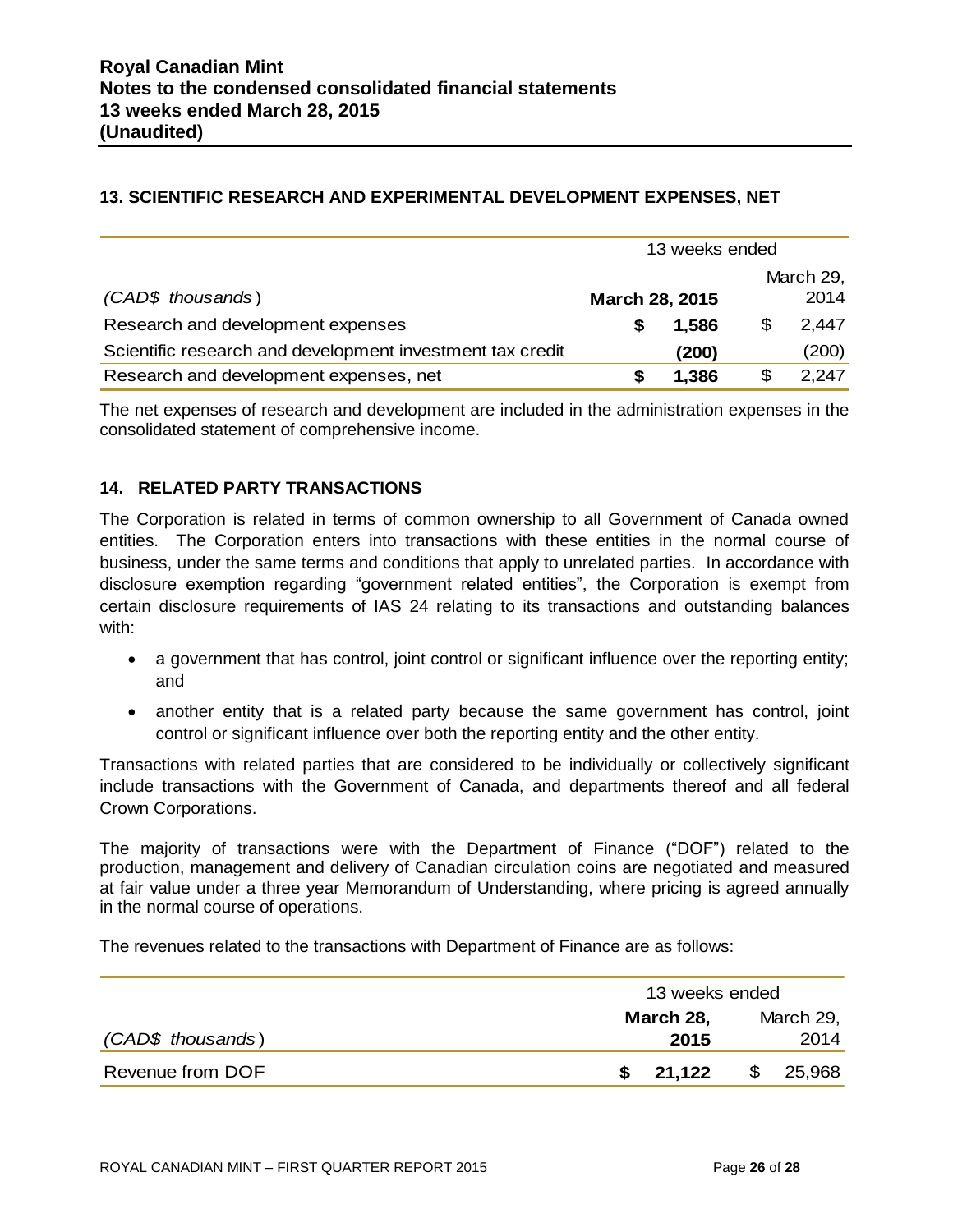# **Royal Canadian Mint Notes to the condensed consolidated financial statements 13 weeks ended March 28, 2015 (Unaudited)**

Due to the retrospective application of IAS 16 at the date of transition to IFRS on January 1st, 2010, depreciation expenses that have been charged under Canadian GAAP to the Department of Finance at a rate in excess of actual depreciation expenses incurred under IAS 16 have been adjusted by the amount of \$8.2 million at that time. This amount was included in accounts payable and accrued liabilities on the consolidated statement of financial position since it could be reimbursable on demand to DOF. Starting in 2011, the Corporation began reducing the billing to the Department of Finance by \$0.5 million annually and the remainder of \$6.2 million as at March 28, 2015 (December 31, 2014 - \$6.2 million) will be deducted in future billings over the next 12 years.

# **15. COMMITMENTS, CONTINGENCIES AND GUARANTEES**

#### **15.1 Precious metal leases**

In order to facilitate the production of precious metal coins and manage the risks associated with changes in metal prices, the Corporation may enter into firm fixed price purchase commitments, as well as precious metals leases. As at March 28, 2015, the Corporation had \$27.8 million outstanding precious metal purchase commitments (December 31, 2014 – \$26.8 million). At the end of the period, the Corporation had entered into precious metal leases as follows:

|                 | As at                 |                   |
|-----------------|-----------------------|-------------------|
| <b>Ounces</b>   | <b>March 28, 2015</b> | December 31, 2014 |
| Gold            | 175,786               | 31,564            |
| Silver          | 6,595,789             | 6,640,171         |
| <b>Platinum</b> | 14.269                | 465               |
| Palladium       | 10,965                | 6,763             |

The fees for these leases are based on market value. The precious metal lease payment expensed for the 13 weeks ended March 28, 2015 is \$1.0 million (13 weeks ended March 29, 2014 - \$0.5 million). The value of the metals under these leases has not been reflected in the Corporation's consolidated financial statements since the Corporation intends to settle these commitments through receipt or delivery of the underlying metal.

# **15.2 Base metal commitments**

In order to facilitate the production of circulation and non-circulation coins (for Canada and other countries) and manage the risks associated with changes in metal prices, the Corporation may enter into firm fixed price purchase commitments. As at March 28, 2015, the Corporation had \$23.7 million (December 31, 2014 - \$ 21.8 million) in purchase commitments outstanding.

#### **15.3 Trade finance bonds and bank guarantees**

The Corporation has various outstanding bank guarantees and trade finance bonds associated with the production of foreign circulation coin contracts. These were issued in the normal course of business. The guarantees and bonds are delivered under standby facilities available to the Corporation through various financial institutions. Performance guarantees generally have a term up to one year depending on the applicable contract, while warranty guarantees can last up to five years. Bid bonds generally have a term of less than three months, depending on the length of the bid period for the applicable contract. The various contracts to which these guarantees or bid